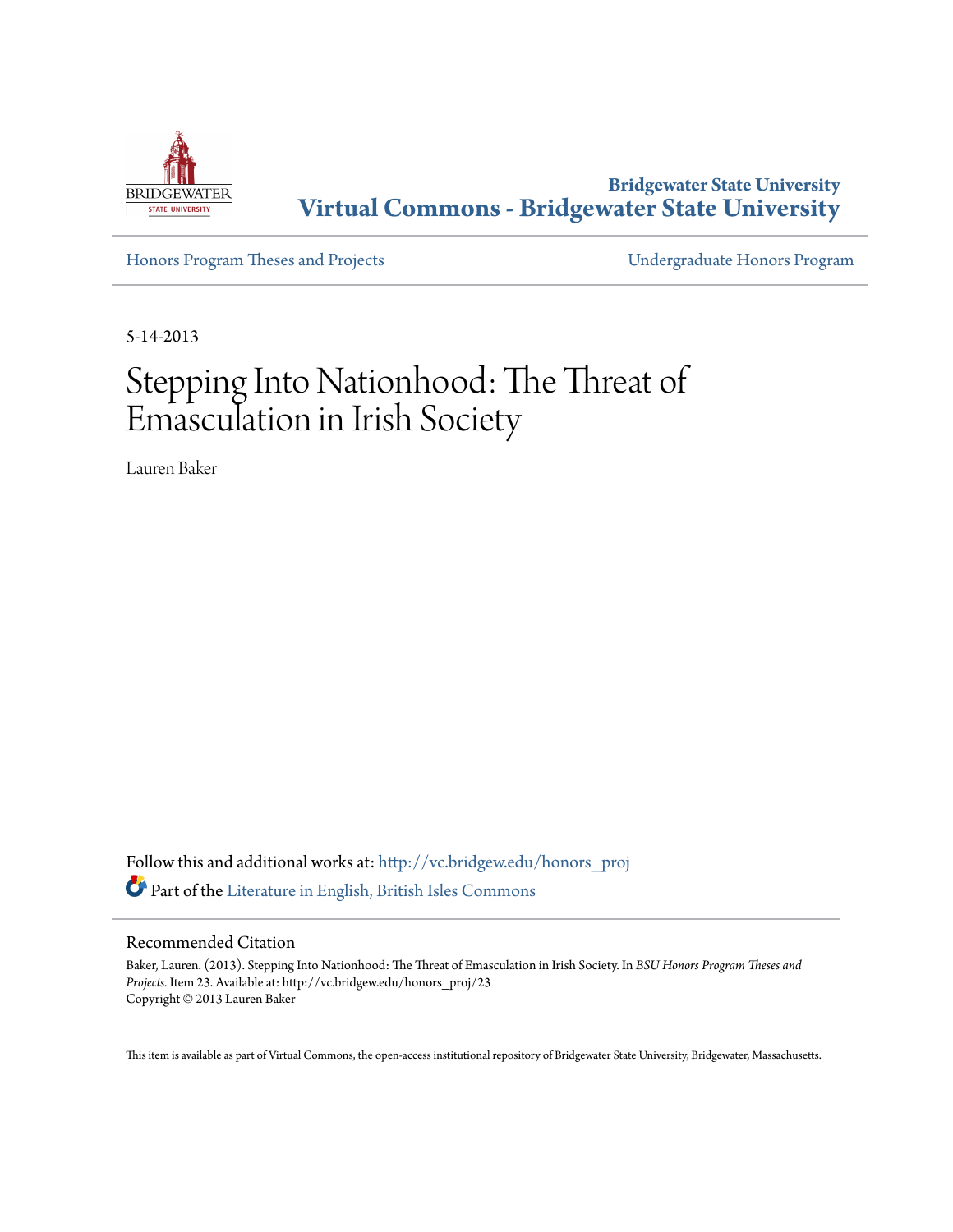Stepping Into Nationhood: The Threat of Emasculation in Irish Society

Lauren Baker

Submitted in Partial Completion of the Requirements for Departmental Honors in English

Bridgewater State University

May 14, 2013

Dr Ellen Scheible, Thesis Director Dr. Benjamin Carson, Committee Member Dr.. Bruce Machart, Committee Member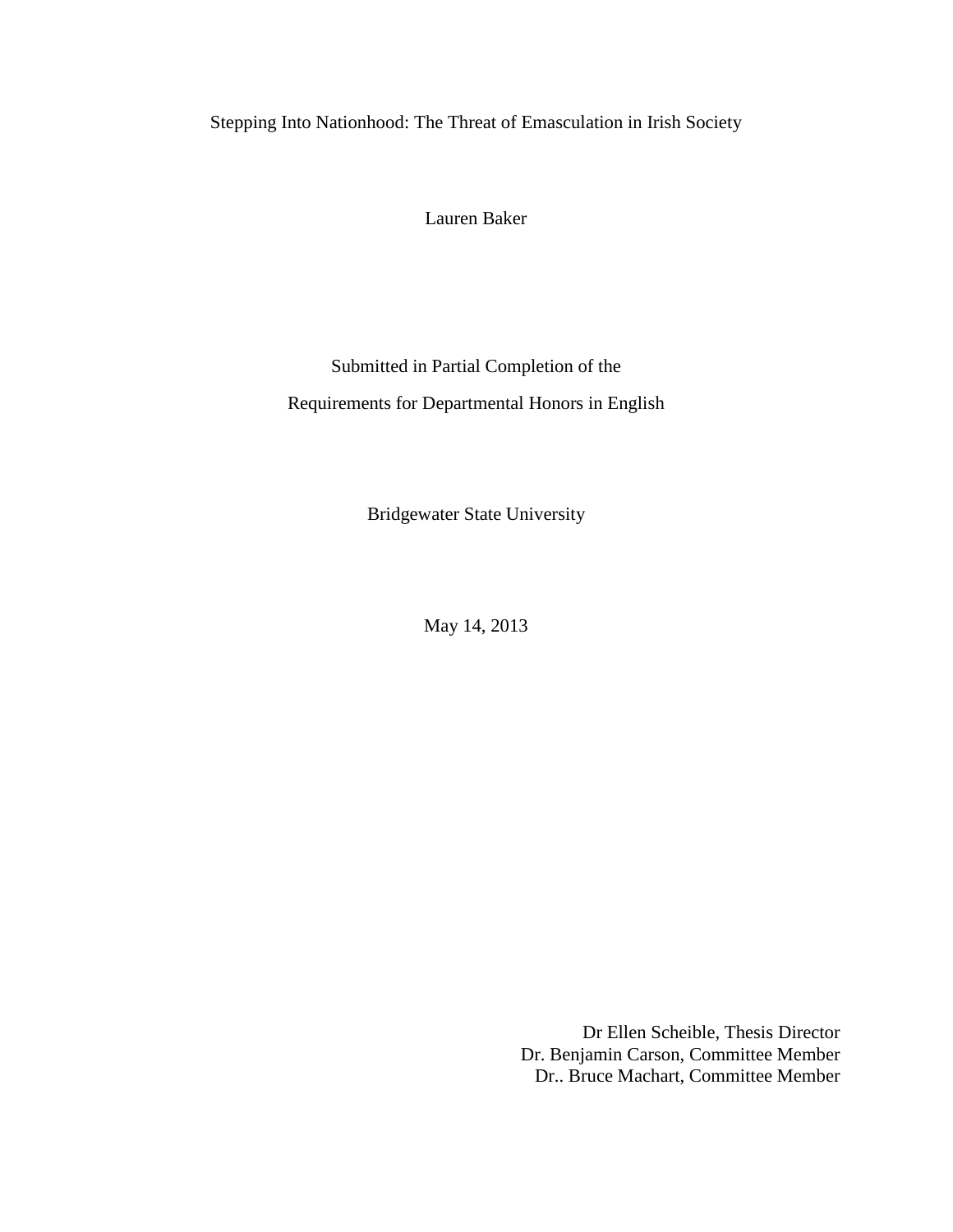*Stepping Into Nationhood: The Threat of Emasculation in Irish Society*

## *Lauren Baker*

In "Joyce the Irishman," Seamus Deane describes that James Joyce's "repudiation of Catholic Ireland and his countering declaration of artistic independence are well-known and integral features of his life long dedication to writing" (31). Growing up before Ireland was a nation, Joyce's childhood was highly involved in Catholicism. The limitations placed on Joyce, as seen through his *A Portrait of the Artist as a Young Man*, caused him to flee to Paris in order to express himself artistically without the scrutiny of the Catholic Church. For Joyce, Deane argues, "he was formed by the Ireland he repudiated and his quest for artistic freedom was itself shaped by the exemplary instances of earlier Irish writers, who had, in his view, failed to achieve that independence which he sought for himself, an independence which was at once the precondition and the goal of writing." Unable to escape from his own past, Joyce worked towards his own independence for his art and his home. With the Celtic Revival, Yeats and other Anglo-Irish Protestant artists wanted to create a group of "cultured élite" that would revive Irish Celticism that mirrored British monarchial values (Nolan 159). The role of the past would shape the nation through art of fantasy and Celticism. However, Joyce's complaint against this was that the Celtic Revival created an imagined romanticized history, acting in place of colonialism that built a nationalistic consciousness. Instead, Joyce wanted Dublin to become a nexus for modernity to shape the nation and he believed art and culture was the way to modernity not the recreation of a historical past that never happened. Ireland could not be created on the foundation of the past. The Celtic Revival failed to create an independent nation and Joyce worked towards Ireland's own nationhood through his artistic freedom.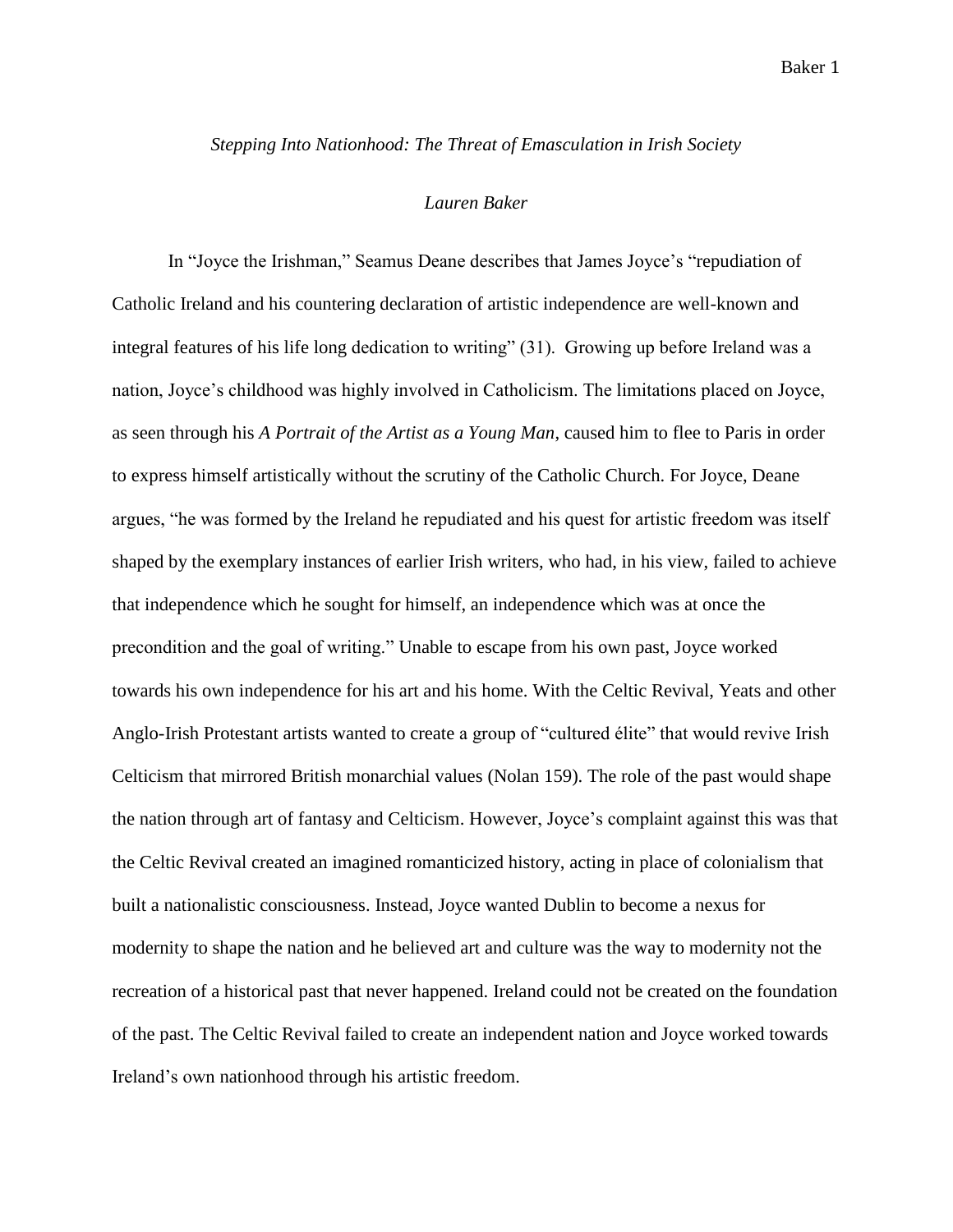In his works, Joyce sought to depict Dublin in he way he saw it so Dubliners could see the negative qualities of life that limited national identity. In the early twentieth century before Ireland became an independent nation, Dublin was caught in a state of paralysis. This paralysis is shown in "Joyce's portraits in *Dubliners*" argued by Michael Holmes and Alan Roughly that Joyce writes to "depict a society with serious problems of poverty and economic and social exclusion" (39). This exclusion forces Dublin into the paralysis where Dubliners are caught in between the nationalism of the Celtic Revival and the monarchial power of Britain. Each story in *Dubliners* is set in Dublin and the characters represent mostly the middle class. Not apart of the upper-class elite of the Celtic Revival or the Catholic bourgeoisie, the middle class had to rely on the colonial identity to have any identity at all. This, in effect, oppressed them from an Irish political, social and cultural identity. In "Dead ends: Joyce's Finest Moments," Seamus Deane argues, "the city of Dublin – not just the place but also the cultural system that constitutes it – exercises an almost dogmatic authority over the people who inhabit it, yet what individuality they have best expresses itself in collusion with that authority" (21). In other words, Dublin, as part of the colonial power structure, dictates over the identity of the people. However, the people accept their roles within the colony, Joyce wanted Dublin to have the authority to express individuality without the support of another country. *Dubliners* is Joyce's attempt to have the people realize the truth about the continued paralysis in Ireland. Joyce explains, "'I seriously believe,' he told the eventual publisher of *Dubliners*, 'that you will retard the course of civilization in Ireland by preventing the Irish people from having one good look at themselves in my nicely polished looking glass' (*LI*, 63-64)" (Bulson 33). Joyce thought that Dubliners needed to see in his stories the way their lives were. *Dubliners* would be a wake up call to show them what they needed to change to escape from the malaise of their lives. Through his different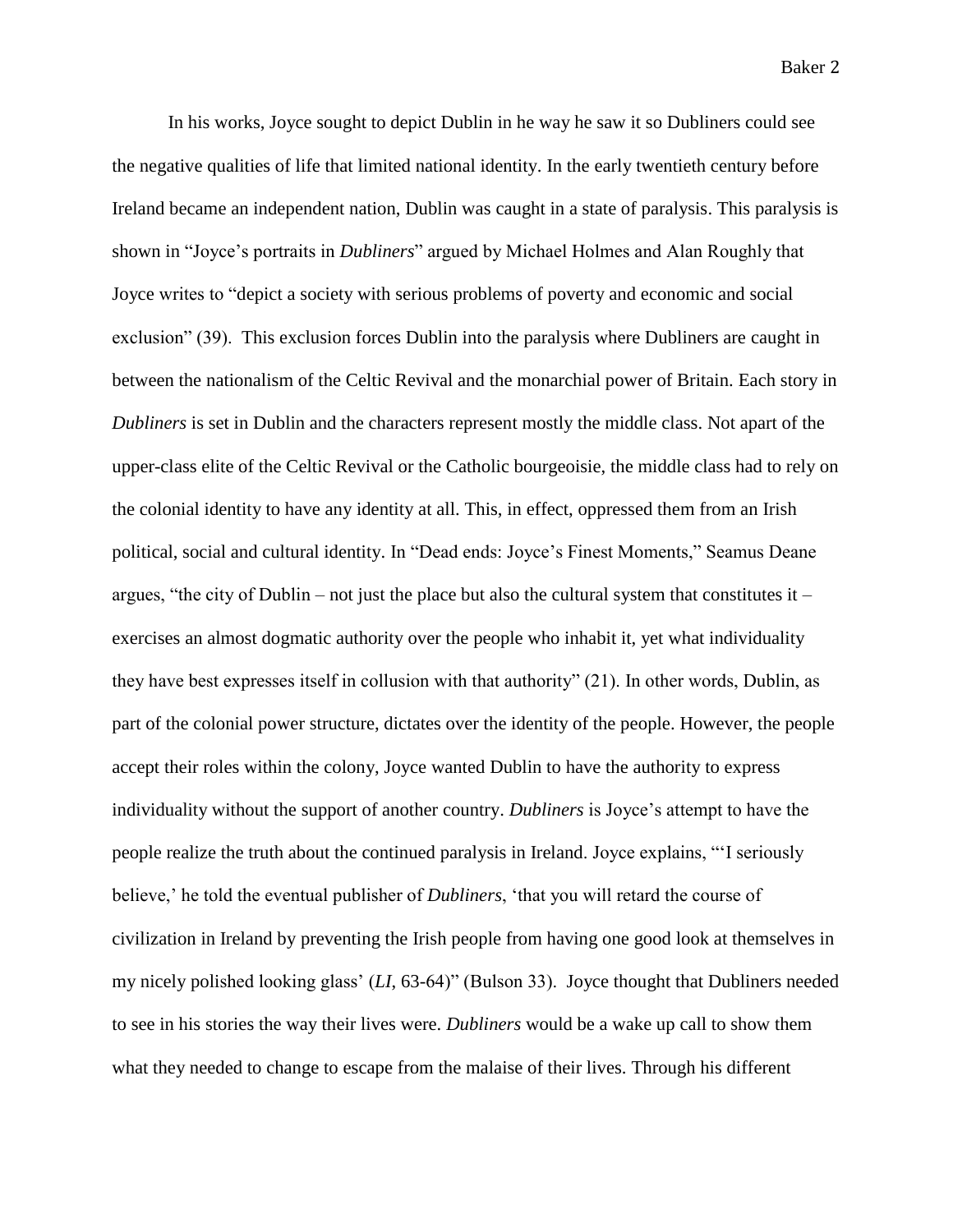Dublin characters, Joyce shows how each fail to achieve what they desire and end up repressed within the colony.

Joyce's Ireland was created from the outcomes of the Potato Famine that shaped the cultural identity of the nation and strengthened the colonial identity. The effects of the Potato Famine halted Ireland's course towards nationhood during the period between 1845-1852. The poor classes who were dependent on the potato as a food source felt the brunt of the effects of the Famine and "these effects were compounded by doctrinaire government policies, designed as much to appease British opinion and to promote social engineering as to alleviate poverty or save lives" (Whelan 137). Thus, these government policies did not have the people of Ireland at the forefront of their consideration. While the people were starving, dying and emigrating, Britain was more looking for a way to support their own progress towards modernity than what small effort they could do to help Ireland's people. As a source of stability after the Famine, Ireland saw a strengthening in the Catholic Church. With the population cut in half by death and emigration, the people left were weakened and vulnerable for a power structure to help them through the crisis. The church "invaded cultural space and solved an identity crisis by offering a powerful surrogate language of symbolic identity in which Irishness and 'Catholicism' were seen as reciprocal and congruent" (139). In their susceptible state, the Irish people were looking for something to fall back on in the aftermath of the Famine. The Irish identity was linked with Catholicism, which Joyce viewed as detrimental to gaining a national identity since the church produced "a debilitated middle class coming out from under both the shadow of catastrophe and the legacy of colonial rule" (Gibbons 155). Joyce knew that this middle class would not be able to escape the shadows that had held them under. This set the stage for the Celtic revival to regain

Baker 3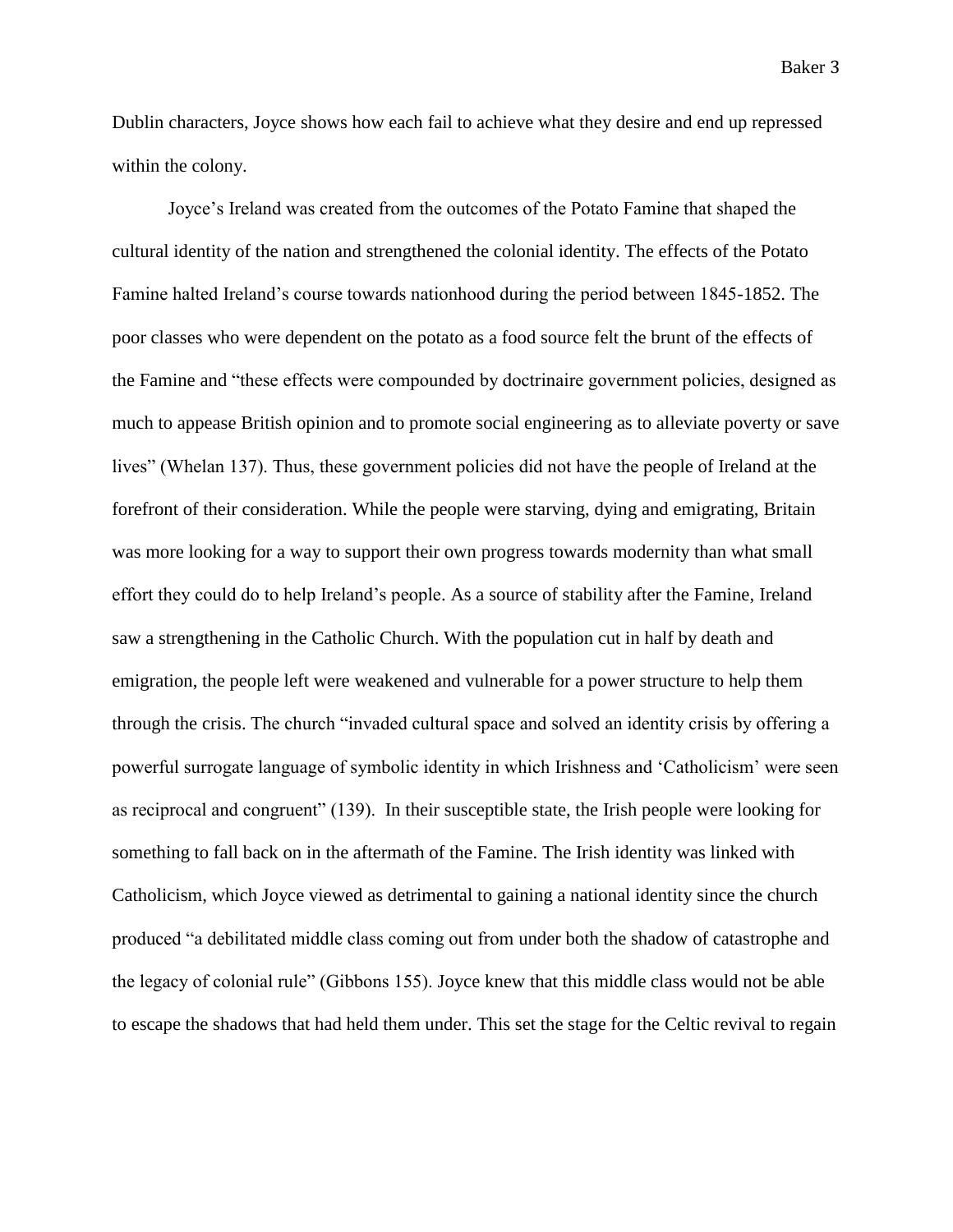what was lost before the Famine and replace the cultural memory with the myth and fantasy of the past.

Ireland was a colony of the United Kingdom and was placed under the control of the British Empire leaving the Irish people unable to govern their own country. In *The Myth of Manliness in Irish National Culture, 1880-1922*, Joseph Valente argues that "the Irish were depicted as genetically feminine and so, on the reigning patriarchal logic, congenitally attuned to obeying the will of a masculine race like the Anglo-Saxon, provided it was robustly asserted" (12). By the discourse of empire, the Irish were colonized and categorized as feminine while the British colonizers, domineering and powerful, were categorized as masculine. Valente goes on to say that since the colonial relationship with Britain was described through biological terms, that these gender positions, influenced by the twentieth century's way of thinking about gender roles, "lent their political subordination an air of inner necessity, historical inevitability, and, above all, *permanence.*" By these terms, Ireland would always be under the control of Britain, and never equal. The colonization of Ireland emasculated Irish culture in order to justify its control over the colony. For Britain, their control over Ireland was crucial because the sentiment was that Ireland could not rule itself. In other words, the feminine qualities of Ireland would lead it to ruin. Colonial rule was thought as a protection over Ireland.

For Joyce, Ireland needed to gain a masculine identity that would sever it from the bonds of British colonial rule. In *Dubliners*, Joyce exposes masculine characters to the colonial rule of the place they live in and writes of their reactions to them. Valente argues:

manliness thus emerges in Joyce's work not as some transcendent value to be espoused but as an ideologically freighted dilemma to be contended with. More specifically, by mapping the colonial bias on which this particular gender ideal plays out, Joyce subverts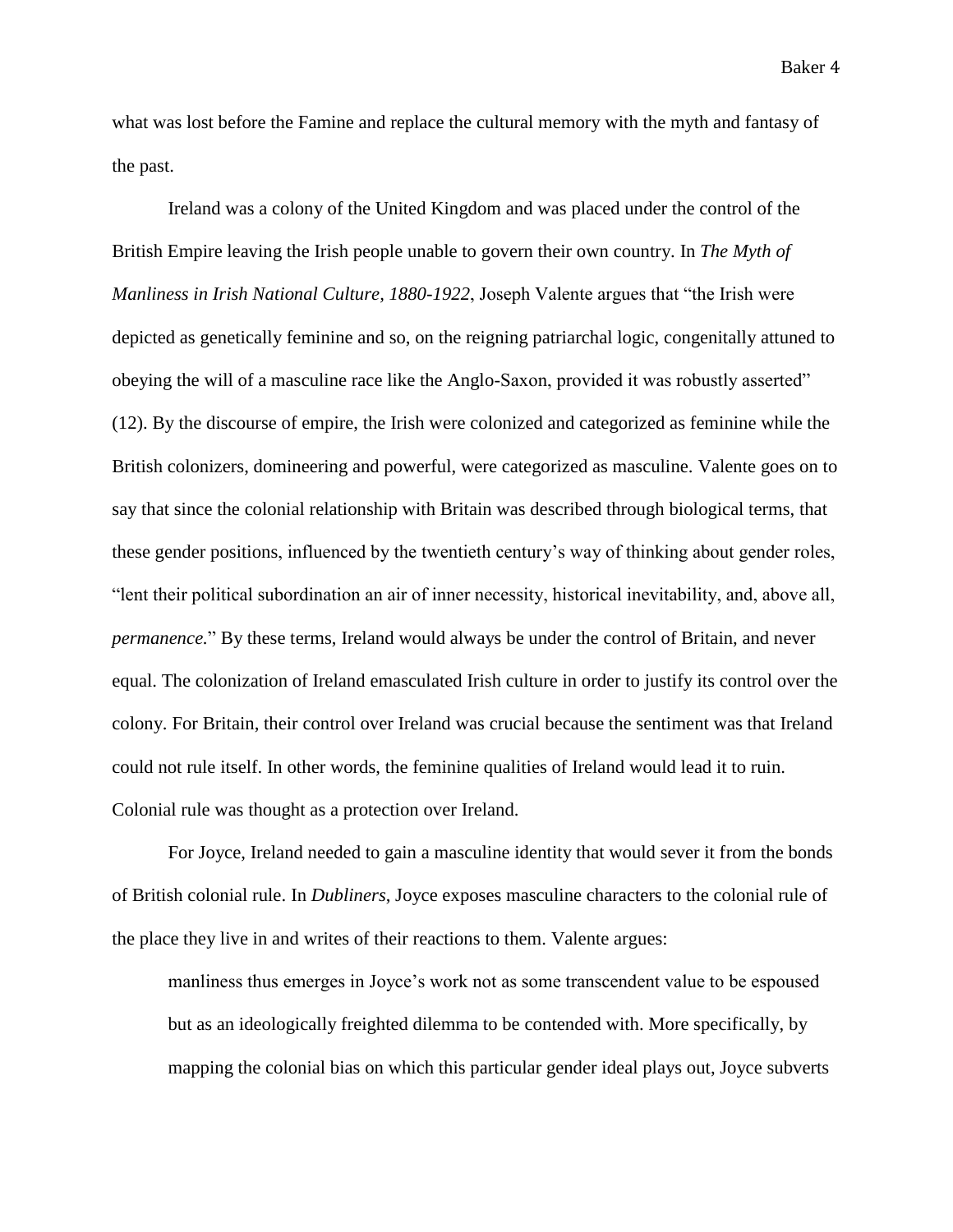the hegemonic metropolitan assumption that such gender norms come by nature or represent ethical universals, while he simultaneously subverts the nationalist faith in Irish

manliness as a panacea for achieving social and political autonomy. (188) In other words, Joyce uses manliness in his art as burden that must be questioned rather than a superior value that is accepted. Using the colonial power structure's predisposition for typical gender roles, Joyce undermines the controlling ideal that these gender norms are universal and natural. At the same time, Joyce also undermines nationalism in support of manliness as a solution for social and political freedom from Britain. The nationalist movement was not working in Ireland. Nationalism just could not take on the manly qualities of "virility, aggression, power, physical courage, resolution, and so on" (1). In this way, the nationalists become savages and not contenders for a modern national identity. Joyce believed that modernity through art and culture would be able to challenge their feminine position in the colonial rule.

To define the nation, Ireland would reclaim masculinity to challenge colonial identity. As shown in *Dubliners*, the characters become representations of Irish society in Dublin where they are scrutinized under their own self-directing agency of the treatment of masculinity. In "A Little Cloud," "Counterparts," and "The Dead," James Joyce tells three different stories that all end with the failure of the masculine characters to prosper and gain their own sense of clarity of national identity. They are trapped by the colonial power dynamic that renders them emasculated by the failed attempt to be masculine outside of the colonial identity. Through each story, every character experiences a paralysis of identity by an over-evaluation of themselves, which causes them to self-destruct. Little Chandler, in "A Little Cloud," seeks to emulate the manly qualities of Gallaher and looks down upon his own situation in life. He is trapped under "a little cloud" that Gallaher's visit has brought to himself, his family and his marriage. Similarly, Farrington, in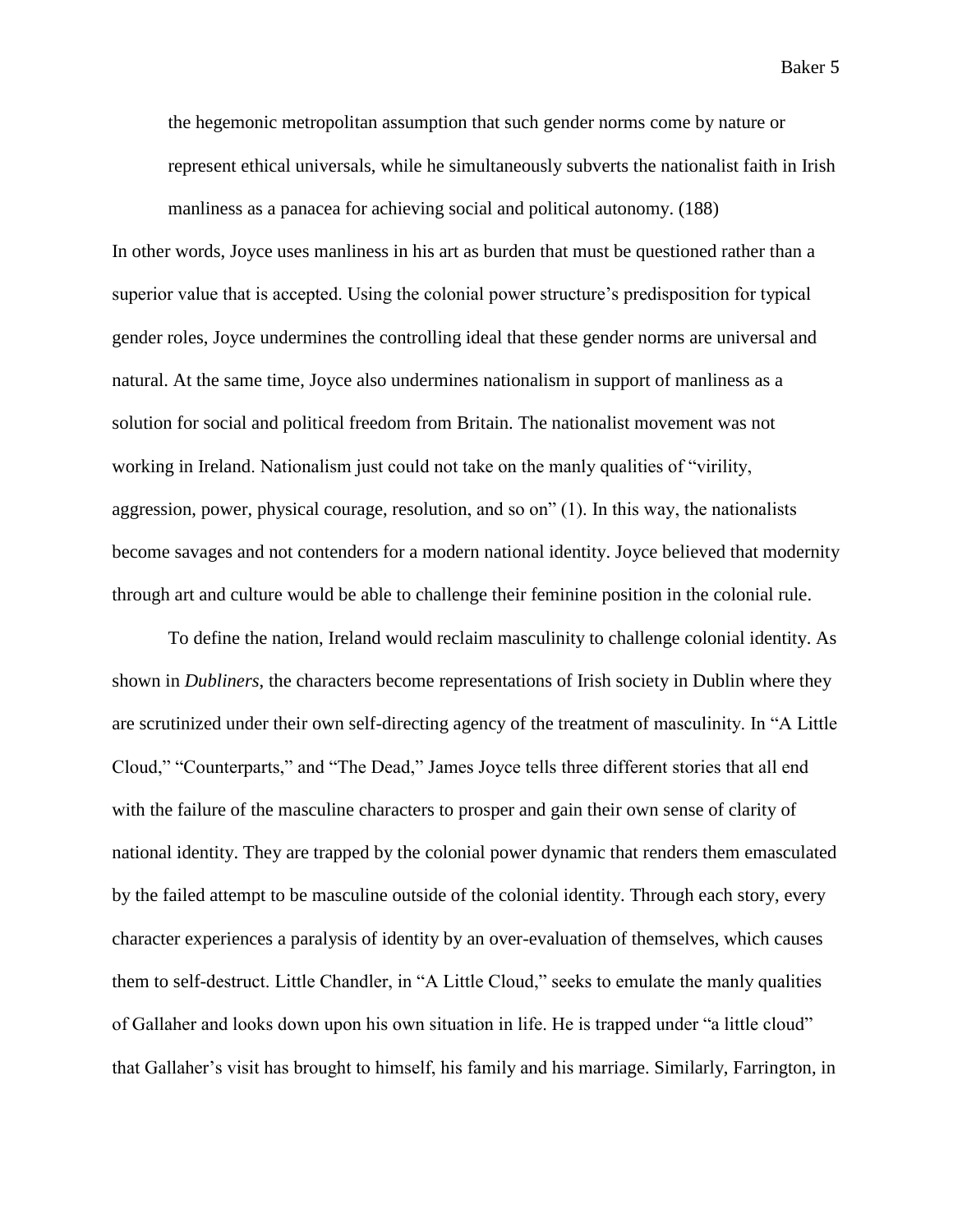"Counterparts," is another portrait of Irish masculinity. He feels his masculinity challenged by Mr. Alleyne, his Northern Irish boss, and tries to compensate the emasculation he feels through over-aggression that leaves him unable to escape from himself and his failures. "The Dead", the final story in *Dubliners*, shows Dublin life within the household of the Misses Morkans. In this confined space, nationalism and the living dead threaten to emasculate Gabriel Conroy's supposed modernity. Molly Ivers questions Gabriel about his job writing in a newspaper that is against Irish Independence. She also refers to him as a "West Briton," suggesting that Gabriel places a reliance on Britain to gain his masculinity. However, Gabriel is also haunted by the thought of Michael Furey, Gretta's first love who died trying to visit her. Towards the end of the story, Gretta is wrapped up in thoughts of Michael instead of Gabriel and Gabriel is left with a break down of his own masculinity. Joyce exposes his male characters to a society that values the traits of masculinity through the colonial terms that leave them unable to gain the empowerment to create a modernized masculinity within Ireland that breaks free of the colonial bind. They are all left underneath "a little cloud" of themselves as they have failed to overcome the evaluations of values and norms of society to gain their own masculine independence.

## *Emulation to Entrapment: Chandler's Story in "A Little Cloud"*

In "A Little Cloud," Joyce's characters fail to be content with their lives because they do not realize their own national identity, and thus cannot challenge the colonial identity. Joyce compares the characters of Chandler and Gallaher through terms of masculinity. With Valente's characterization of feminine qualities like "patience, obedience, forbearance, modesty, and respect for others," Chandler is typed as a male character with these feminine qualities. His friend Gallaher, with the more masculine qualities of virility, worldliness, power and courage,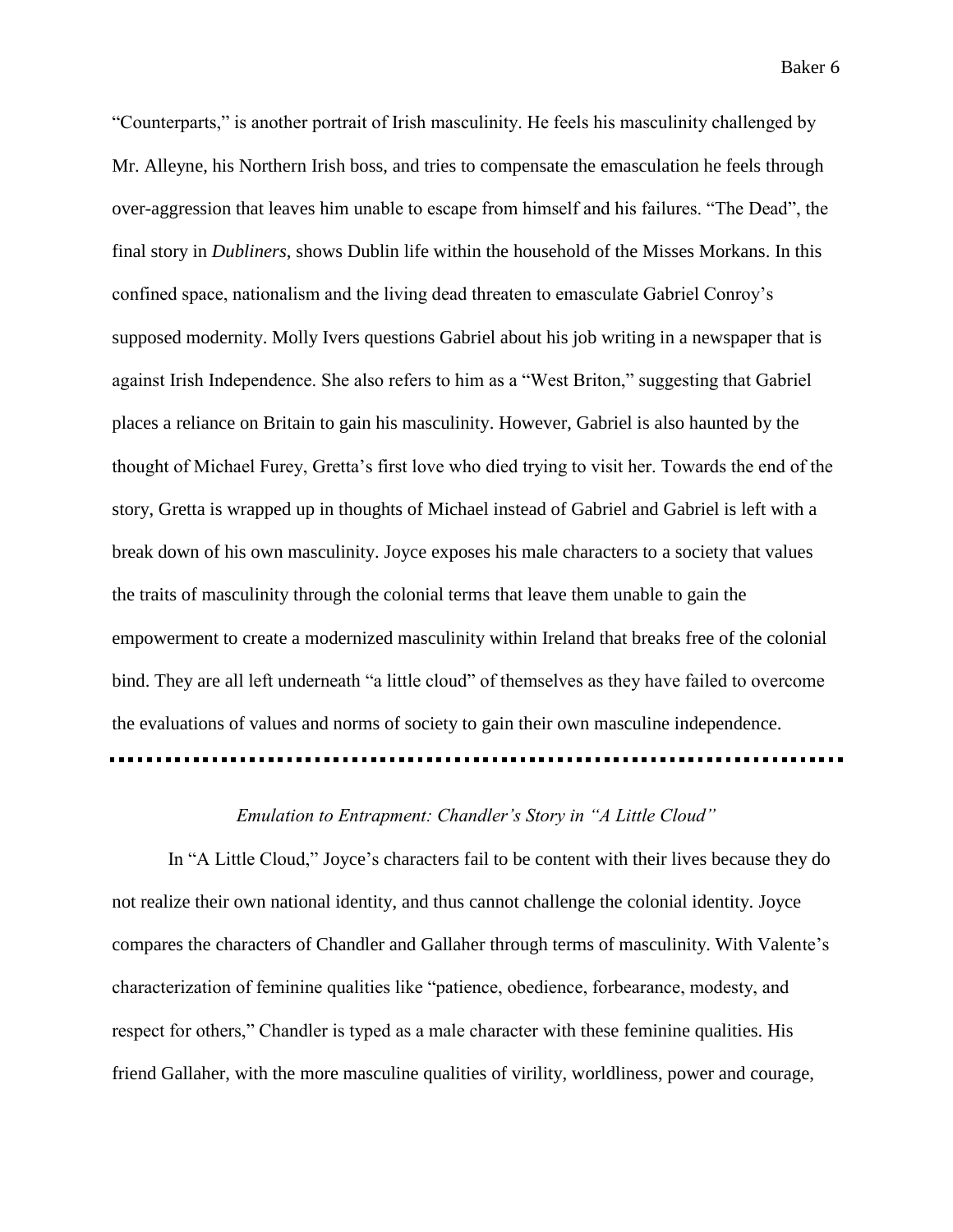becomes the character that Chandler compares himself to. In order for his success, Chandler feels that he must emulate Gallaher's characteristics. Joyce, though attributing the ideal of masculinity to Gallaher, exposes questions to whether or not Gallaher should be the ideal. Because Gallaher leaves Dublin for questionable reasons, he becomes a pseudo-progressive figure for Chandler. Through these two characters, the reader sees the Dubliner versus the post-Dubliner, one who has sought a life somewhere else outside of Dublin and Ireland. Although Gallaher has fled from Dublin to London, he has returned and for Joyce, remains within the colonial relationship. With Gallaher's future return to London, he does not have a job that defines his identity without the relationship with Britain. Meanwhile, Chandler is left trapped within his home trying to figure out a way to escape, which only makes him more bound to Ireland.

The narrator as a third-party presence in the story undermines Chandler's own masculinity before the reader is able to evaluate Chandler. Margot Norris argues, "this prejudgmental, or prejudiced, diminution and infantilization of Chandler by the narrator is virtually impossible to dislodge or revise even when challenged by ensuing information and subsequent narrative events" (111). Chandler is placed under scrutiny from the narrator that shapes the opinions of the reader. Always under the perception of the narrator, Chandler is defined through the eyes of the narrator who infantilizes Chandler and links his characteristics to be submissive and feminine. The reader's first introduction to Chandler is by the narrator referring to him as "Little Chandler" (Joyce 57). The narrator calls him this name because "though he was but slightly under the average stature, he gave one the idea of being a little man." Chandler is not a domineering masculine character. To those around him, "his frame was fragile, his voice was quiet and his manners were refined…when he smiled you caught a glimpse of a row of childish white teeth." His demeanor is reflected through his physical presence. The narrator is explaining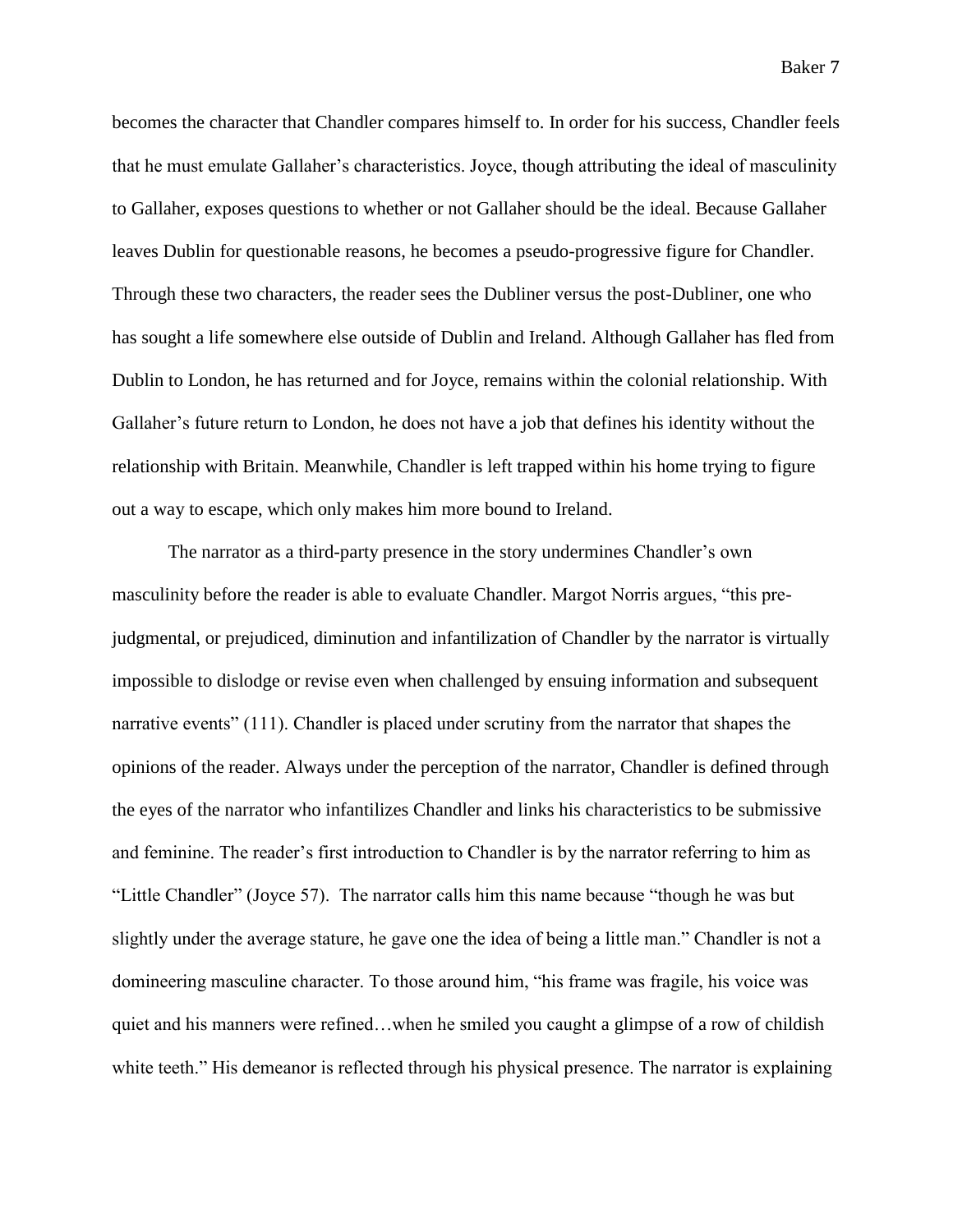physical characteristics to define what kind of man Chandler is. However, only the narrator gives Chandler the name of "Little Chandler." No other character in the story refers to him by that name. For example, when he meets up with Gallaher, he addresses Chandler as "Tommy," his first name (60). By the narrator's treatment of Chandler, the reader gets a feminine depiction of the protagonist. The narrator leads the audience to believe that Chandler is a wrongfully masculine character. Right away, Joyce places Chandler under a scrutiny that he is unable to argue with and break free from.

Although he has plans to be artistic and to be published in the London press, his plans are futile because he is emasculated by the narrator and is unable to escape from it. When thinking of his books of poetry at home, the narrator explains, "he had been tempted to take one down from the bookshelf and read out something to his wife. But shyness has always held him back, so the books had remained on their shelves" (58). Joyce suggests that Chandler does not touch his books of poetry because he is to shy to express the artistic part of himself to his wife. It is as if he does not have the power to express his thoughts artistically. However, after his meeting with Gallaher, Chandler returns home and "a volume of Byron's poems lay before him on the table" (68). The reader never encounters Chandler physically removing the book from the bookshelf after his return, but the book had to have been taken down by him previously. This contradicts the narrator's statement that Chandler did not take books down from the bookshelf to read. This incident leads the reader to question the reliability of the narrator. Joyce implies that Chandler does not have the means to follow his own desires of being a published poet in the London Press through the narrator's infantilization of Little Chandler.

Although able to leave Ireland, Gallaher is a product of the colonial power dynamic since he does not create his own identity separate from the colonizer's terms. What is seen as success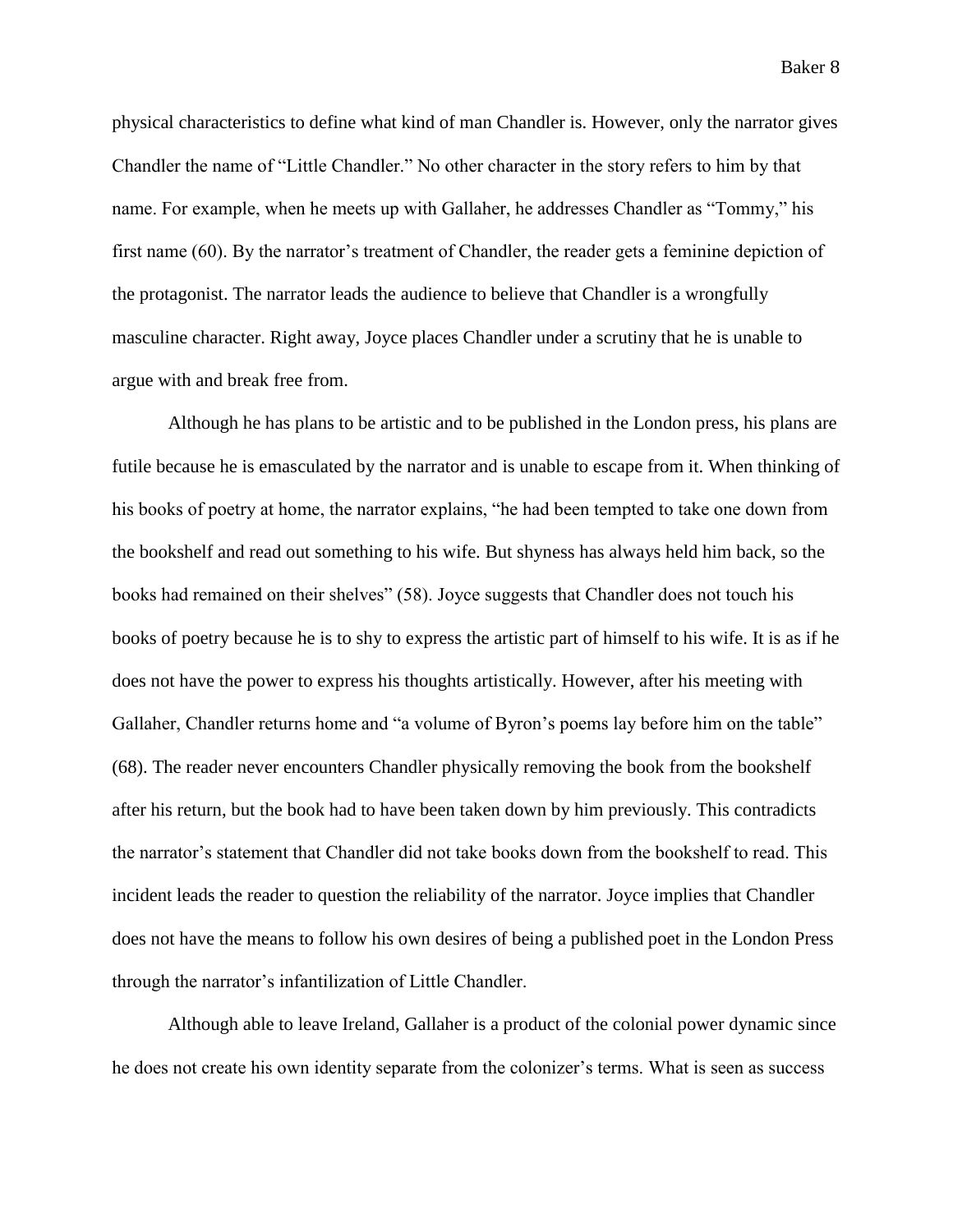to Chandler is reflected through the wasting away of Gallaher's body. Joyce is utilizing Gallaher's body to show the toll that has been placed on Gallaher. Travelling off to Britain to work on the London Press, Gallaher returns with "an unhealthy pallor" and "his face was heavy, pale, and cleanshaven" (61). Also, his "lips appeared very long and shapeless and colourless" and he has "thin hair at the crown." It is as if the narrator is describing a worn out old man. His appearance is in contrast to the earlier description of how Chandler remembers Gallaher as "wild," but who showed "many signs of future greatness" that was just eight years previous (59). Gallaher's "greatness" has made him a decaying figure of himself. Instead of seeing what has become to Gallaher, Chandler sees that "the friend he has known under a shabby and necessitous guise had become a brilliant figure on the London press" (57). Chandler fails to recognize that instead of appearing to be a "brillant figure," Gallaher is a hollow shell of his former Irish self and is worn down by the life of London. The effects of living in London have changed his body.

Even though Gallaher is projected as the masculine character, Joyce does not promote him as an example for national identity. In the narration of Gallaher, he "seems to reflect and reverse all of Little Chandler's delicate, abstemious, even feminine attributes," but in a way that makes Gallaher seem shabby and gaunt (Eide 184). Although Gallaher is viewed as successful, he has not been able to carve out an identity for himself without the power of England and his success is surrounded by immorality. Speaking to Chandler, Gallaher says, "Talk of immorality! I've heard of cases - what am I saying  $-$  I've known them" (Joyce 63). He has personal experience with these cases of immorality although "some things he could not vouch for (his friends had told him) but of others he had had personal experience. He spared neither rank nor caste" (64). Gallaher never discusses his job or his own rank within London society except that he is personally included in the immorality of London. Therefore, his success is immoral.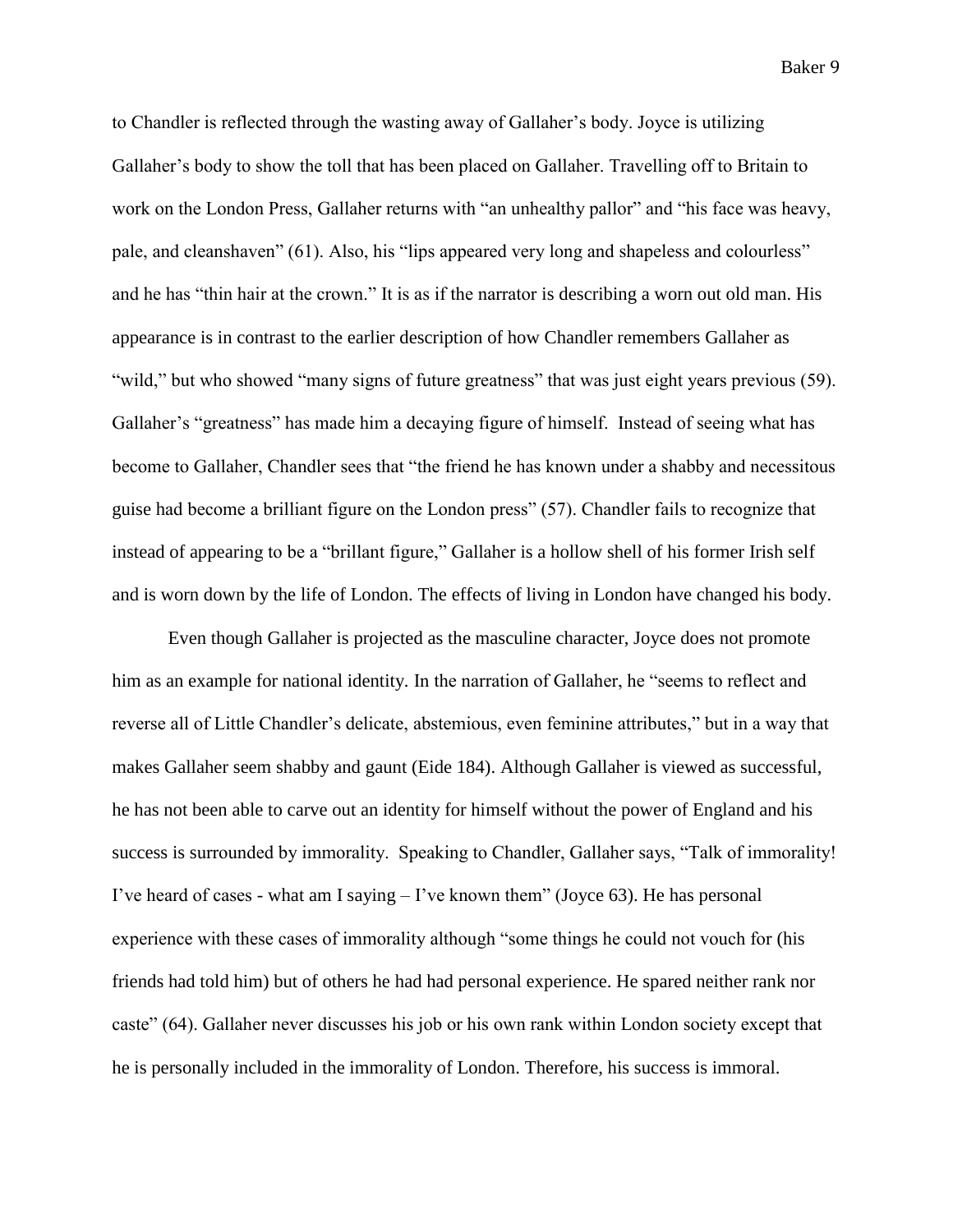Gallaher's masculinity is secured by "his independence, metropolitan exposure and mobility" and "poses a gender principle in which domesticity is effeminate" (Eide 184). Joyce wants the readers to recognize that Gallaher's masculinity does not make him an honest man and that though he believes he has independence, he is dependent on Britain. In lieu of gaining an identity that maps to a national identity, Joyce criticizes Gallaher's submission to London life. His focus on the immoral shows that he is dishonest in the success he emulates for Chandler. At Corless's, Gallaher's "vivid orange tie" particularly stands out to Chandler (61). In Ireland before the republic was created, the color orange was a symbol for Protestant Anglo-Irish. Unlike their Southern counterparts, the Protestants remained loyal to British rule and did not seek independence from Britain. By wearing this tie, Gallaher shows his sympathies to the British crown. Margot Norris argues, "whatever suit Gallaher wears at Corless's is entirely eclipsed by its sartorial opposite, a gaudy and politically incorrect 'vivid orange tie'" (109). This tie becomes the soul focus of Gallaher's outfit and defines his personality. Focusing on the connotation of tie, Gallaher's identity is linked to England. England has placed a noose around his identity and also his manhood. Since a tie is a piece of men's clothing, Gallaher represents his masculinity as English. Joyce believes Gallaher's masculinity is created through England. However, Gallaher is still an Irish man colonized by the British, in which case cannot create a separate national identity.

Both Chandler and Gallaher are placed against each other at Corless's in a type of battle of masculinity. At the beginning of their meeting, Gallaher immediately displays his worldliness by asserting himself over both Chandler and the waiter when he says, "'what will you have? I'm taking whisky: better stuff than we get across the water. Soda? Lithia? No mineral? I'm the same. Spoils the flavor. …Here, *garcon,* bring us two halves of malt whisky" (Joyce 61). First, in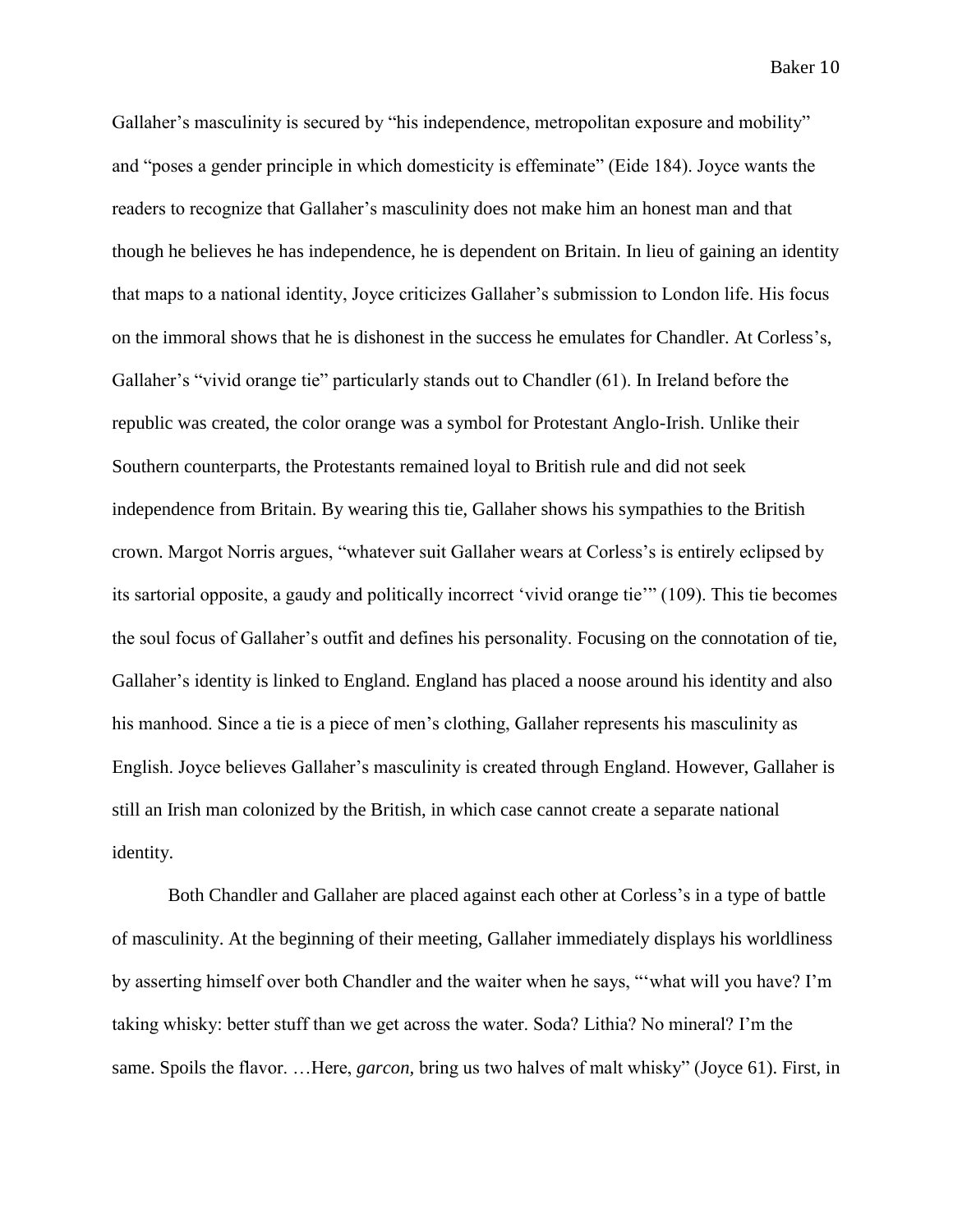assuming that Chandler does not want his whiskey diluted, Gallaher is asserting himself as the dominant man. He is the one ordering the drinks without Chandler speaking for himself. In doing so, he is making it seem as if Chandler is not manly enough to order drinks in a barroom, that he is not accustomed to the masculine barroom life. Gallaher subtly sets the stage for which their masculinities will be tested. Second, Gallaher is asserting himself above the waiter, another Irish man. He addresses him in French, showing that he knows the customs of France and can use them freely in his hometown. With a world traveler persona, Gallaher outs both Chandler and the waiter knowing that, at least for Chandler, they have never been outside of Ireland. Another important aspect of this sentence is that Gallaher associates himself with London. He uses the pronoun "we," which includes him in reference to London. He shows that he is no longer apart of Dublin, but is now a Londoner. Trying to gain the upper hand in the evening, Chandler invites Gallaher to come out for an evening with Chandler and his wife. While in the process of asking Gallaher, Gallaher cuts Chandler off and refuses because he has other plans and is leaving the next day. In Gallaher's refusal, Chandler recognizes "Gallaher was only patronizing him by his friendliness just as he was patronizing Ireland by his visit" (66). Chandler recognizes that Gallaher is visiting Ireland to praise of the things he accomplishes in his life outside of Dublin. Joyce does not make Gallaher and Chandler's reunion heartwarming, but one of disdain and competition.

The language the narrator uses describing the scene between Chandler and Gallaher shows that the narrator has a deeper respect for Gallaher and participates in their battle. While at Corless, the narrator expresses the manner in which the men are consuming their alcoholic beverages. In one instance the narrator says, Chandler "sipped a little of his drink while Ignatius Gallaher finished his boldly" (62). Gallaher has overcome Chandler because he could finish his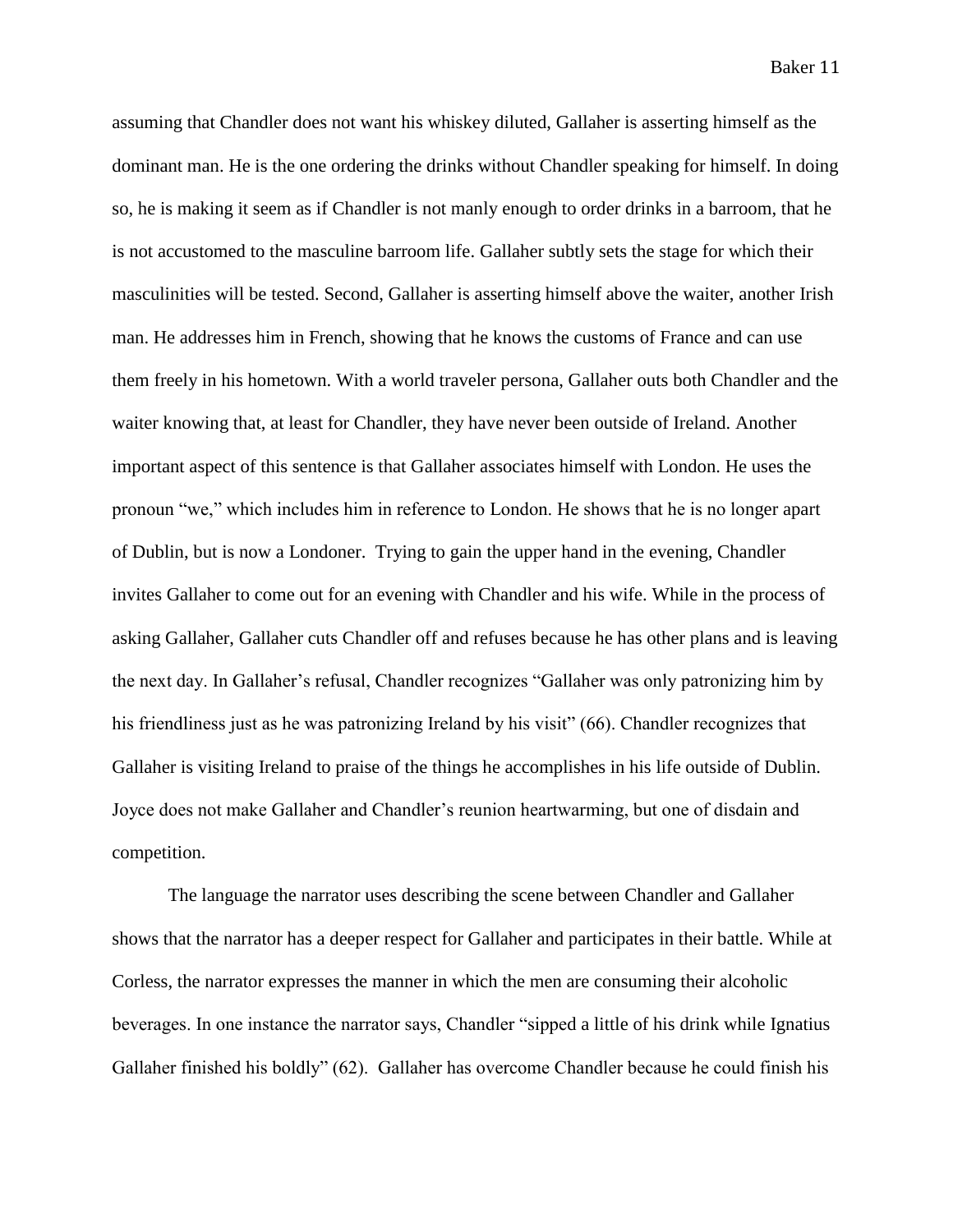undiluted drink without hesitation. With this ability, Gallaher seems more masculine than Chandler. Similarly when Chandler tries to order another drink "after some trouble he succeeded in catching the barman's eye." Contrasted with Gallaher's easy manner in getting a drink for them, Chandler has trouble being recognized and tries to overcome this by ordering more drinks and trying to finish them before Gallaher. In this scene, Valente claims, "instead of enacting the manly code of self-restraint *as* self-assertion, Chandler's gesture stages a form of self-assertion that is simultaneously a concession to Gallaher's more vulgar, Anglified canon of virility, on which Chandler himself is bound to be found wanting" (201). By participating in ordering drinks with Gallaher, Chandler recognizes Gallaher's dominance over him. With his more dominant air, Gallaher makes his presence known and can be served easily. On the fourth round of drinks, Chandler becomes the one convincing Gallaher to have one more. Through this battle in the barroom, Joyce exposes the narrator's respect for Gallaher instead of Chandler. However, national identities are not created in the barroom. Ironically, having Gallaher be the more masculine character, Joyce gives Gallaher the upper hand. However, by meeting in the barroom, Gallaher is playing into the stereotype of the Irish man. Gallaher has failed to break free from the stereotype that limits Irish men.

On his walk to Corless, the narrator describes, through Chandler's eyes, life in Dublin. Joyce points out what the failure to break away from Britain has done to the once thriving city. Living in Dublin, Chandler becomes "melancholy" as he notices all of the failures around him and recognizes the failure Dublin has to create a national identity. He feels "how useless it was to struggle against fortune, this being the burden of wisdom which the ages had bequeathed to him" (Joyce 57). Instead of trying to step out of the life he has been dealt, Chandler accepts it. He does not find the struggle to fight worth the effort. He sees outside his window of his work "the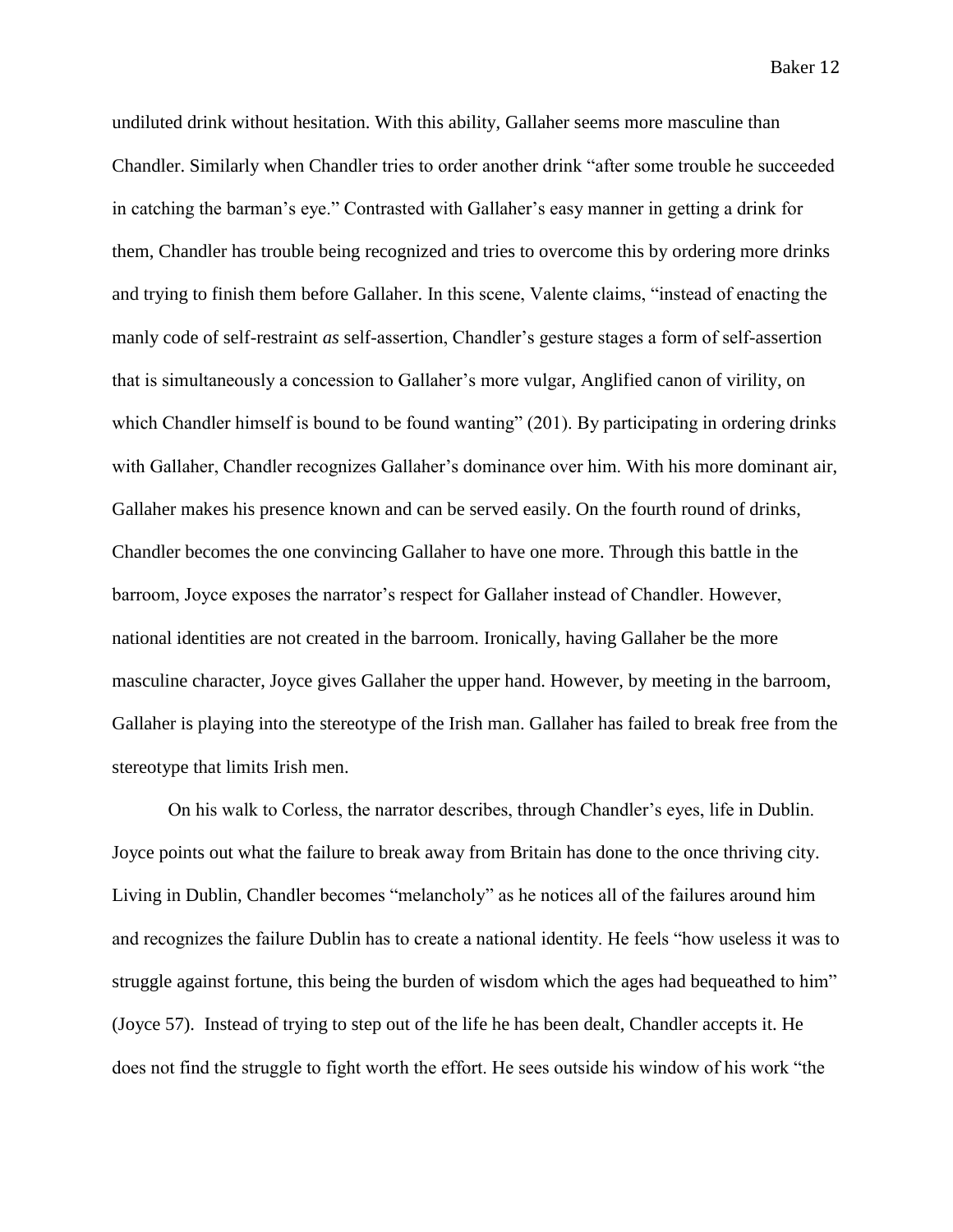glow of a late autumn sunset cover[ing] the grass plots and walks. It cast a shower of kindly golden dust on the untidy nurses and decrepit old men…on the children who ran screaming along the gravel paths and on everyone who passed through the gardens." The old men and children, two contrasting stages in life, are illuminated by the diminishing sunlight. The old men are "decrepit," slowly decaying without much time left to live. They are weak and feeble because they have struggled for their whole lives and have not gained anything to show for it. Meanwhile, children are running all around. They are not controlled and Chandler does not mention their parents directing them in proper behavior. On his way home, Chandler sees "a horde of grimy children [that] populated the street. They stood or ran in the roadway or crawled up the steps before the gaping doors or squatted like mice upon the thresholds" (58). The children have overrun the city and have become vermin without the parental figures present. The next generation of Dubliners is considered nuisances. These children, replacing the old men, cannot succeed without an identity to hold them together. For the hope of a modern, thriving Dublin, Joyce is arguing that these children, uneducated and uncontrolled, will not be able to escape from colonial power and instead of being free from it, they will need to rely on it for economic stability.

By thinking of Gallaher's success, Chandler is envisioning a life where he could be happy and out of the decaying Dublin. On his walk home from work, Chandler "picked his way deftly through all that minute verminlike life and under the shadow of the gaunt spectral mansions in which the old nobility of Dublin had roistered" (58). The city has become a skeleton of its former self where Dublin was on the cusp of success. These mansions once held the burgeoning aristocracy and now they hold the poor families of Dublin. Chandler realizes that Gallaher was able to escape from Dublin and he wants to as well. For someone like Gallaher, it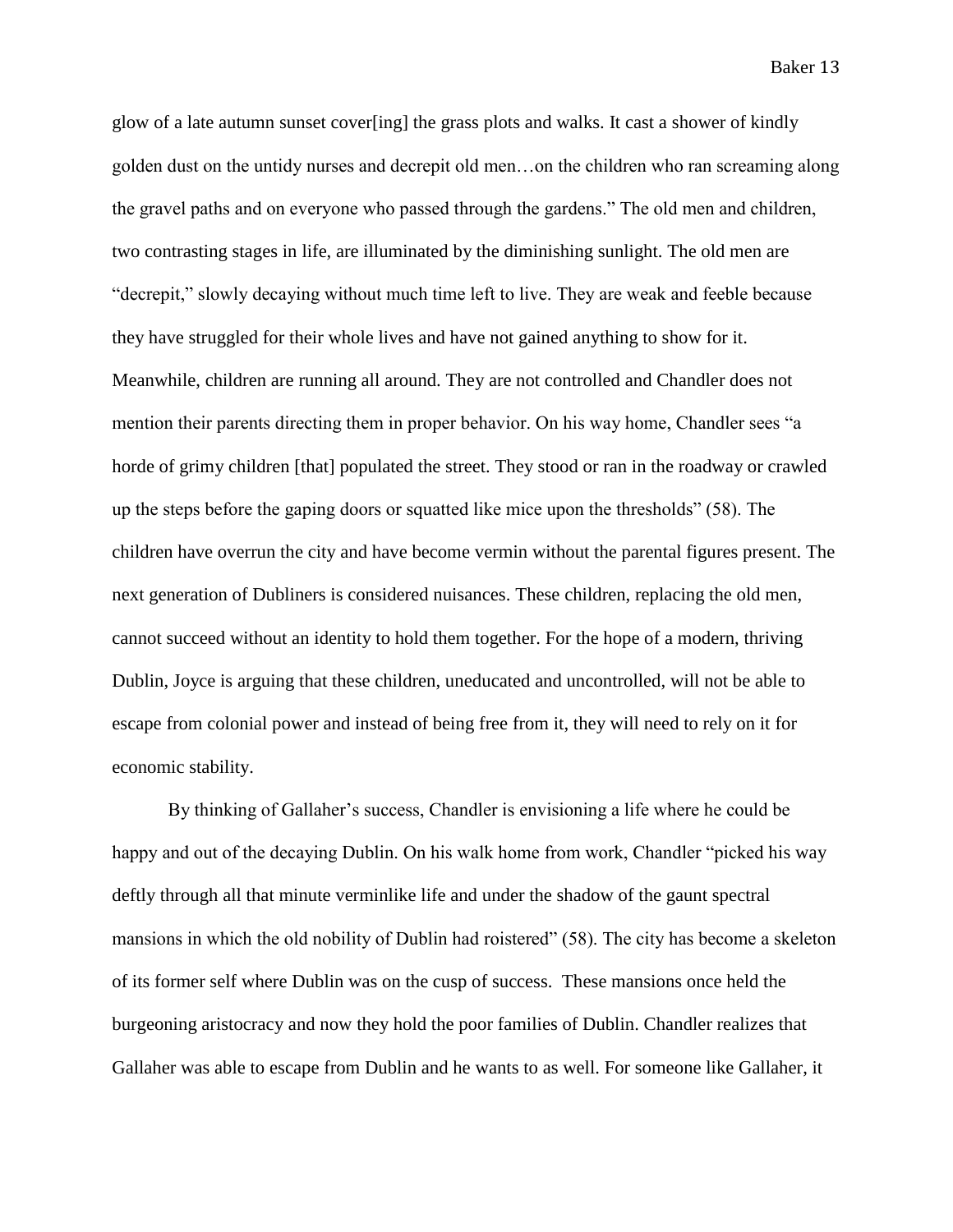did not seem "possible eight years before" for him to have made it onto the London press since "he had got mixed up in some shady affair, some money transaction: at least, that was one versions of his flight" (59). Chandler believes that if the irresponsible Gallaher can get out of Dublin then he should be able to as well. Along with this thought, Chandler also "for the first time in his life he felt himself superior to the people he passed. For the first time his soul revolted against the dull inelegance of Capel Street." The veil has been lifted and he is able to see the underbelly of Dublin and realize that it does not hold any progress for him because "if you wanted to succeed you had to go away." Instead of progressing, Dublin is decaying and Chandler believes he must leave in order to succeed. For Joyce, Dublin needs to be a nation. It cannot survive by relying on the colonial power struggle and will be overrun by "vermin."

After his meeting with Gallaher, Chandler with his big ideas to leave Ireland is trapped within his home. He starts to regress under the characteristics surrounding him. When he sees his wife's photo he "looked coldly into the eyes of the photograph and they answered coldly… The composure of the eyes irritated him. They repelled him and defied him: there was no passion in them, no rapture" (68). Chandler does not feel in control of his marriage and resents his wife. In her eyes, he can see disrespect in them. In a mirror image of himself, Chandler sees the lack of passion in himself as well. Instead of taking control of his own identity, Chandler allows others to see him as a feminine man. With his small stature, Chandler stares either eye level or up to his wife's eyes feeling his identity as a man in question. Through the loss of power over his family, Chandler is emasculated by the defiance in his wife's eyes. Comparing his situation to Gallaher's, Chandler becomes envious of "those dark oriental eyes" that Gallaher is familiar with and resents the eyes that he must look on. While Chandler stares at a mirror image of himself, Gallaher can look down on different eyes and experience a different cultural life. Gallaher travels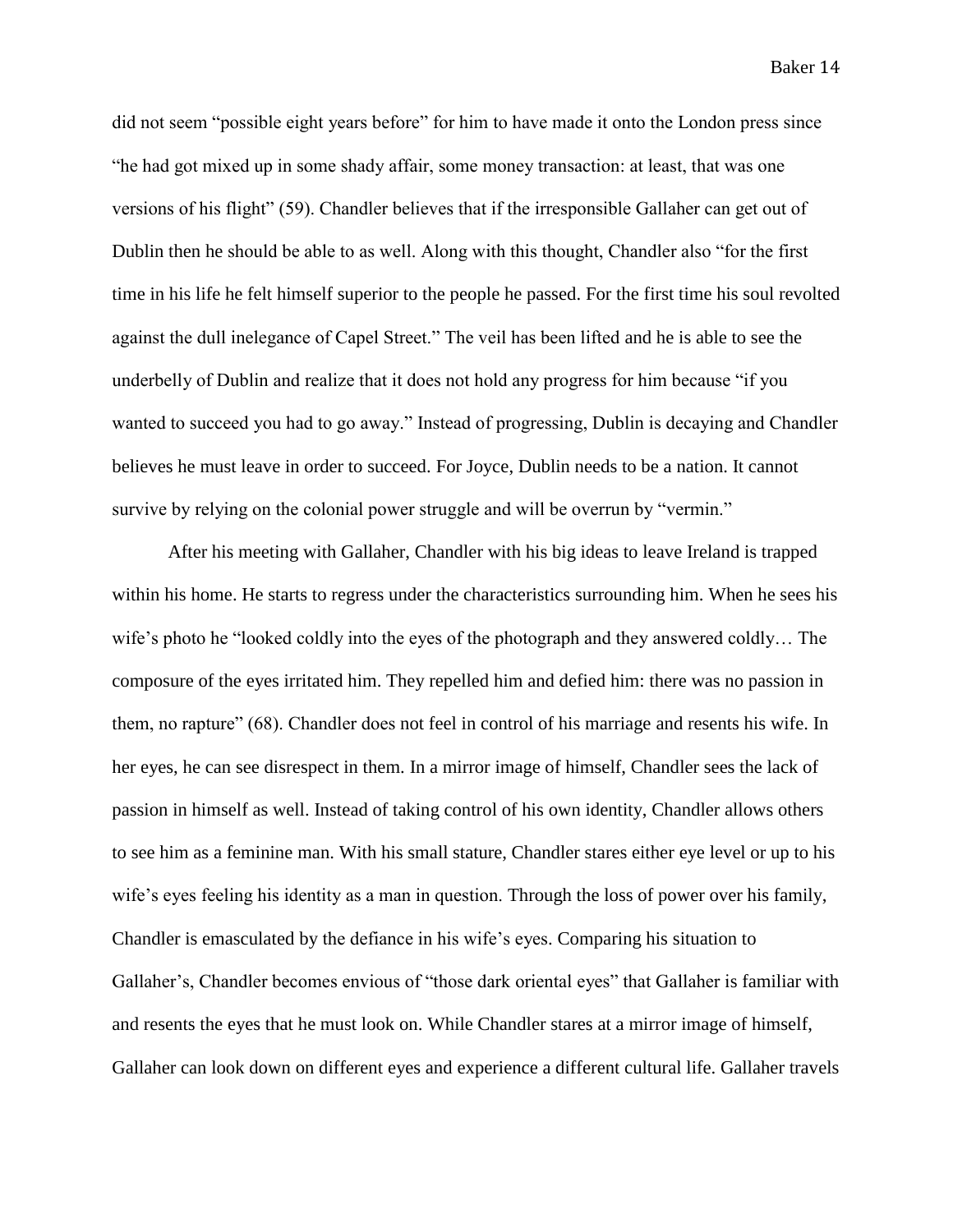the world and can look down on other cultures, like a colonial power. Joyce is comparing the limiting forces placed on Chandler is his home to the greater limiting forces of not being a nation. For example, Chandler's reads a poem by Byron about the death of a young lady. With words such as "tomb" and "narrow cell" and Chandler's relates to the feelings of "the rhythm of the verse about him in the room. How melancholy it was!" (Joyce 68). He sees Byron's poem around him in the room and cannot escape from it. He questions his own ability to express such emotion as Byron: "could he, too, write like that, express the melancholy of his soul in verse?" Being trapped within his home, Chandler doubts his ability to escape from the enclosing pressure his home is putting on him. In the final sentence of the story, the narrator leaves Chandler with "tears of remorse" (70). Chandler is left trapped within the home and within Ireland.

Chandler's infant son becomes a mirror image to the turmoil Chandler feels within himself. Trying to get back into the melancholy mood to write poetry, Chandler's "child awoke and began to cry. He turned from the page and tried to hush it: but it would not be hushed. He began to rock it to and fro in his arms but its wailing cry grew keener" (69). Losing hope in himself, Chandler's son begins to cry, mimicking the emotions Chandler feels of his prospects for the greatness he believes is in Gallaher's life and not in his "domesticated brand of masculinity" (Valente 201). Chandler believes he will be forever stuck inside of the life he leads and never able to gain the masculinity he values in Gallaher. Vicki Mahaffey argues, "the 'dark anger' of Byron's idealistic melancholy turns into actual anger against his child" (172). Trying to emulate Byron, Chandler cannot seem to grasp it. His melancholy turns into anger towards his child and himself rather than turning his melancholy into poetry. Screaming at his son to stop crying, "the misplaced and mystified character of his masculine frustration can be seen to fuel its overwhelming intensity which in turn drives him to forgo those crucial traits of manliness-poise,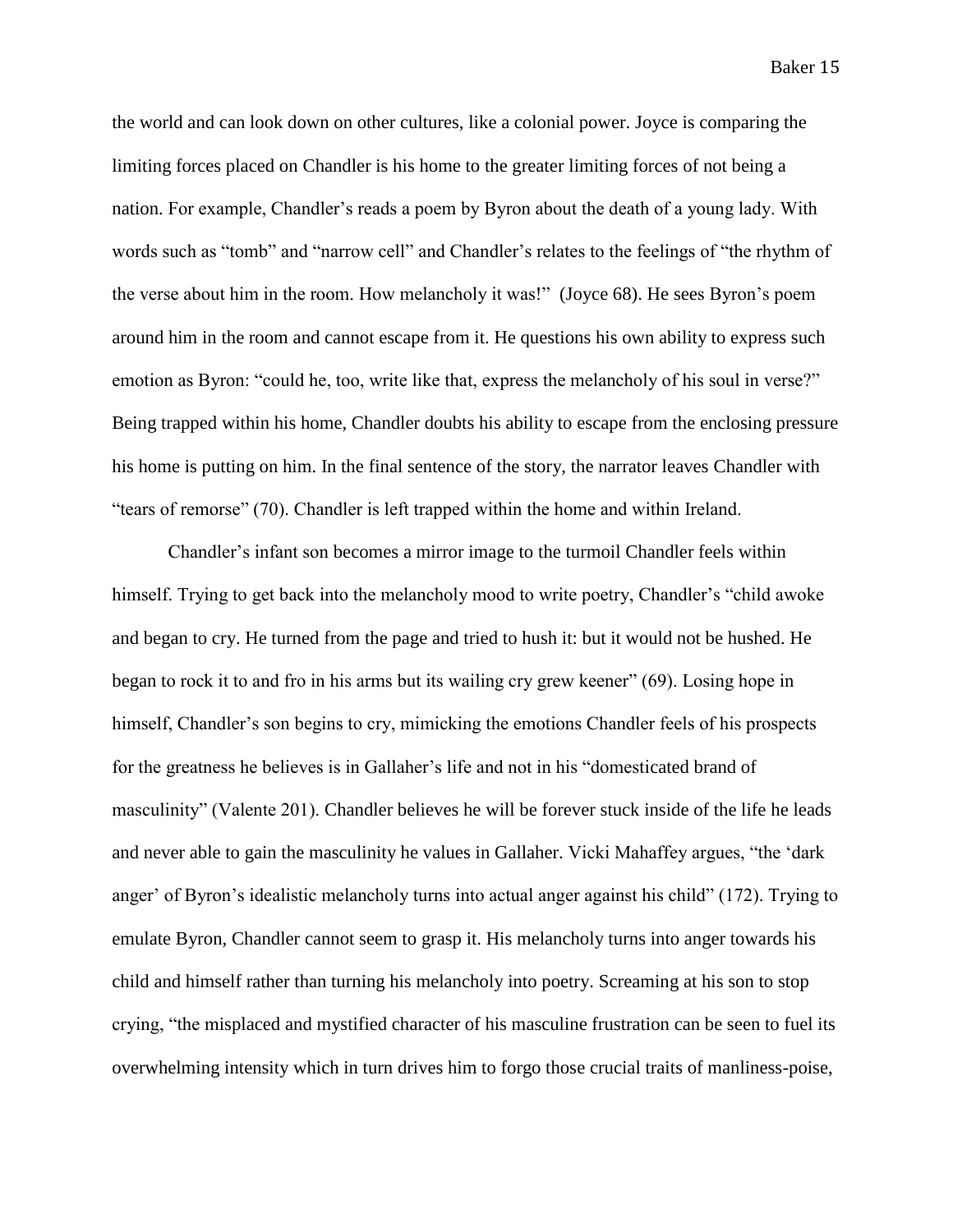restraint, resolution, self-control-that he has been struggling to maintain since he embarked for his meeting with Gallaher" (Valente 203). Chandler has now lost both the stereotype of masculinity and the valued traits of manliness. Trying to emulate Gallaher, Chandler has lost even his domesticated masculinity by forcing his child into hysterics and not being able to comfort him. He attacks his innocent child and looses control over his emotions becoming apart of the failed masculine self.

## *The Failed Masculine Self in "Counterparts"*

The term masculinity is used in the story "Counterparts" as the stereotypical definition where to be a man the character must exert aggression, dominance, economic wealth and sexual prowess. The protagonist Farrington faces challenges that force his masculinity into question. Being defined by a stereotype, Farrington fails to gain masculinity because when he does not act through all of the qualities, he degrades himself and turns to booze to help him. Joyce's character Farrington does not have control over his own individuality. Constantly degraded by his job, he must suppress his aggression and accept his job by controlling his tendency to assert his power. His boss, Mr. Alleyne, manipulates and utilizes his position as his boss over Farrington even though he is physically smaller and weaker than Farrington. However with the threat of losing his source of income by challenging Mr. Alleyne, Farrington is never able to stand up for himself. In order to try to gain his masculinity back, he goes out to bars where he does not feel emasculated and can be seen as a hero among his peers. By talking back to his boss, Farrington challenges Mr. Alleyne's authority, which for a middle working class man is a feat since he is risking the loss of his source of income. Though even through all of his bar jaunts, Farrington still ends up emasculated by a feminine seeming man, Weathers, in an arm wrestling match. He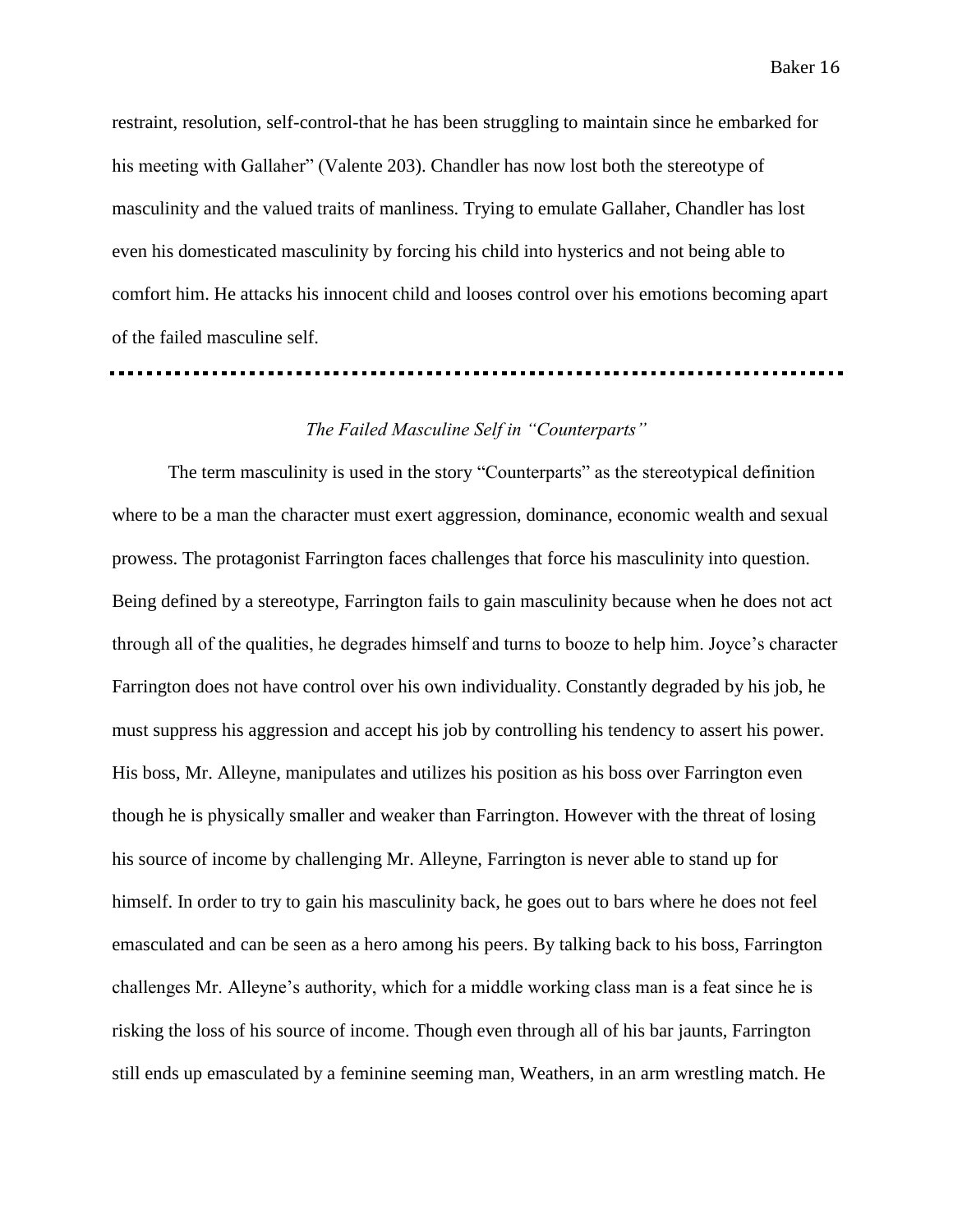is left with the only other option open for him to gain self-esteem, which is at home. He beats his son to express his dominant power, leaving his son to pray for his dad. Farrington's beating of his son emasculates the future generation in a vicious cycle. Domestic violence is a means to turn aggression in towards the home and family that cannot be exerted elsewhere. His son, still a child, will grow up fearing his father and to cope turns to religion for help, yet another demeaning outlet that limits him to gaining individual power within himself. The family is forced into submissiveness that will transcend to life outside of the home. Through his professional and social life, Farrington needs to be able to be masculine in society in order to progress.

In his professional career, Farrington is robbed of his identity. Through his job as a scrivener, Farrington must act like a machine under the guidance of Mr. Alleyne. By copying documents, Farrington is writing down important information, but in another's voice. On the other hand, Mr. Alleyne deals directly with clients and reviews Farrington's work. According to James Hansen, "he seems like a textbook case of alienation, a man whose labor quite simply does no get him what he desires. But he also clearly struggles with the fact that he is at once an anonymous object, a veritable machine-man and a male individual who, at least on the surface, desires autonomy and control" (203). Farrington's work subjects him to doing something he does not want to do. He wants to be in control, but is constantly limited to acting like a machine in his boss's control. Farrington wants power over his own individuality. During the narration of Farrington's day at work, the narrator refers to him as "the man." The audience only learns of his name when Mr. Alleyne calls him in to speak with him. By referring to him as "the man," Farrington becomes less of an individual and becomes a representation of man in general. He is reduced to a generic Irish man of the middle working class. Without the presense of his name,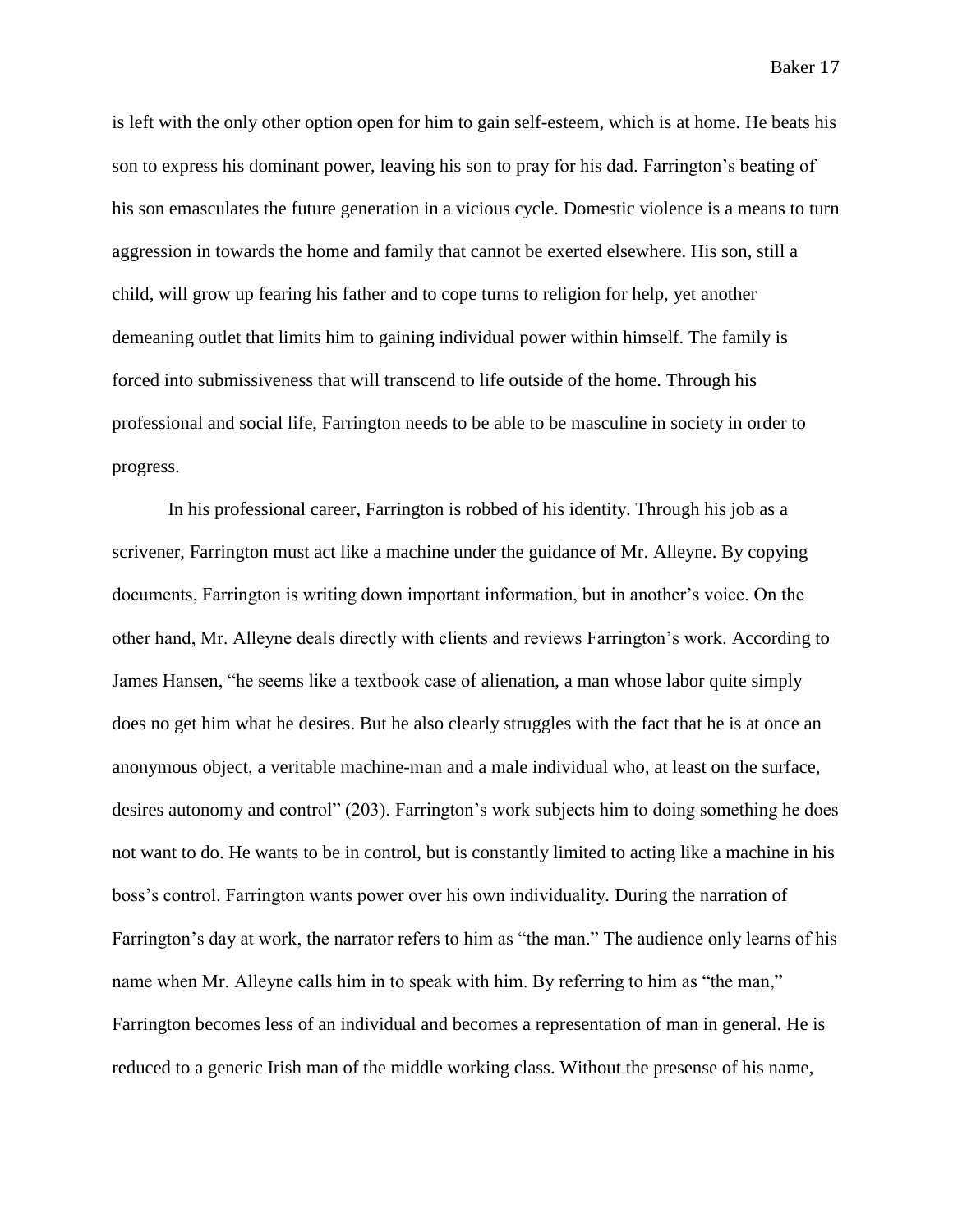Farrington also loses his ability to have a voice that is acknowledged. Mr. Alleyne asserts himself as above Farrington. Speaking with Farrington about making sure his work is done, Mr Alleyne says " 'Do you hear me now? ... Do you mind me, now?'"(Joyce 71). Mr. Alleyne is speaking to Farrington as if he is a child. In doing so, Mr. Alleyne makes it clear to Farrington that he has no voice in his job. He must follow what he is supposed to do. Similarly, Mr. Alleyne even mocks Farrington. Trying to defend himself from Mr. Alleyne's critique of his work, Farrington says, " 'But Mr. Shelley said, sir, …'" which is immediately interrupted with Mr. Alleyne, " '*Mr. Shelley said, sir.* ….. Kindly attend to what I say and not to what *Mr. Shelley says, sir*'" (71). Farrington is not even allowed to speak. By taking away his voice, he is being robbed of his ability to express himself, leaving him unable to defend himself against Mr. Alleyne.

Farrington submits to the colonial power dynamic despite his aggression to act out against his boss. Instead of defending himself against Mr. Alleyne's abuse of him, Farrington imagines himself physically abusing Mr. Alleyne, yet never does. He accepts Mr. Alleyne's word as final and obeys him even though he does not want to. Though Farrington appears physically stronger than Mr. Alleyne, he suppresses his phsycal ability to overpower Mr. Alleyne. Farrington is described as "tall and of great bulk. He had a hanging face, dark winecoloured, with fair eyebrows and moustache" (70). In contrast, Mr. Alleyne is described as "a little man wearing goldrimmed glasses on a cleanshaven face…The head itself was so pink and hairless that it seemed like a large egg reposing on the papers" (70-71). These two men are physical opposites of each other. Farrington, in physical terms, is the more physically domineering of the two. He is bigger and bulkier than Mr. Alleyne signifying he is more of a physical threat. Drawing from stereotypes of the savages the Irish men where often depicted as,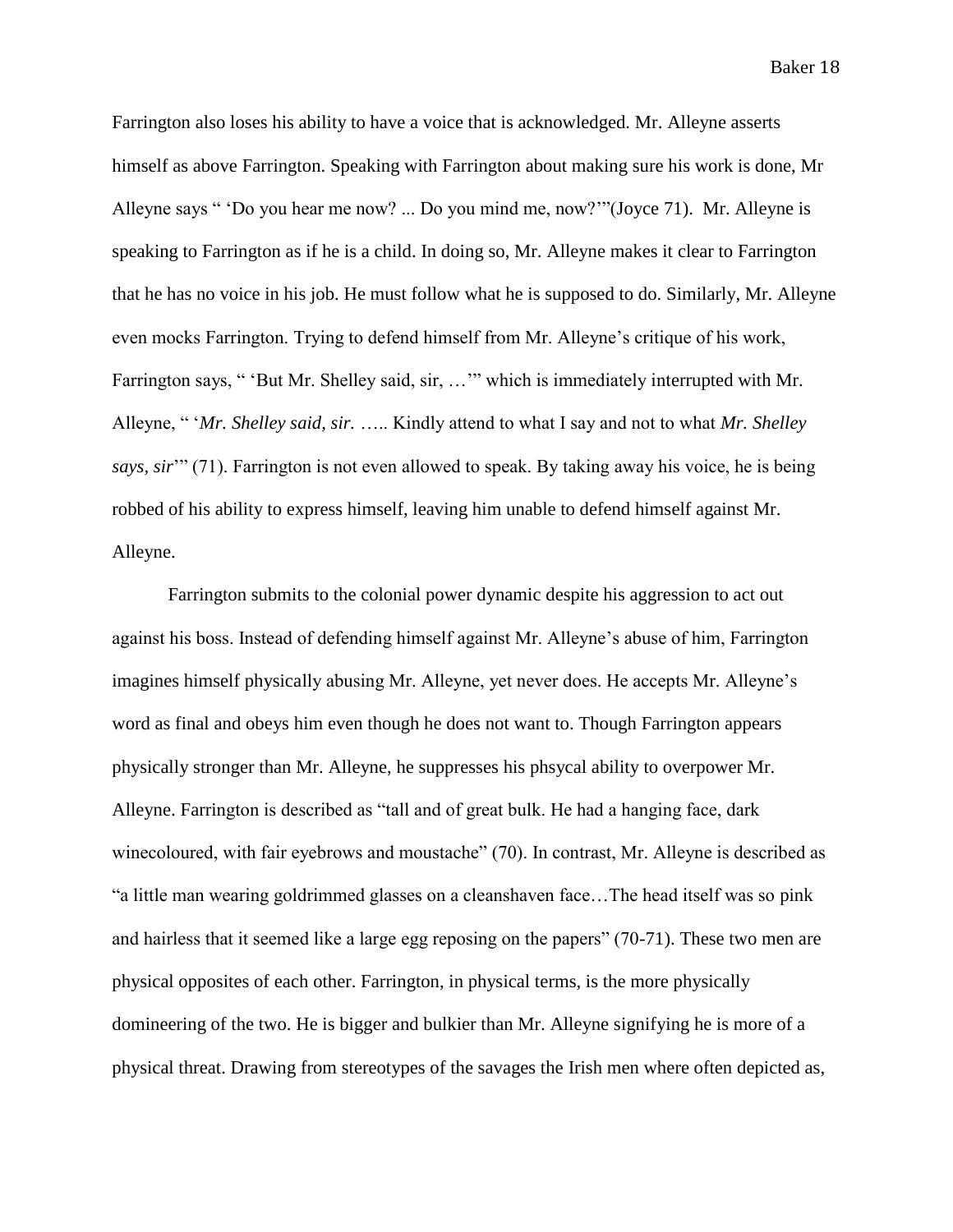Farrington fits into the stereotype as a big, strong, hairy man. Farrington has a moustache, while Mr. Alleyne has no the hair on his head. Compared to a baby's appearance, Mr. Alleyne's is very similar. He has a "pink and hairless" head drawing up the image of a baby who has yet to grow from being an "egg" in his mother's womb. However, despite is physical strength, Farrington succumbs to Mr. Alleyne's authority. After having his orders from Mr. Alleyne, Farrington has "a spasm of rage gripped his throat for a few moments and then passed, leaving after it a sharp sensation of thirst. The man recognized the sensation and felt that he must have a good night's drinking" (71). Instead of acting on his physical urge, Farrington relates that with the sensation of drinking alcohol. He does not challenge Mr. Alleyne and wants to drink in order to cope with his position in his professional life. Similarly, angry about his job, Farrington "longed to execrate aloud, to bring his fist down on something violently… He felt strong enough to clear out the whole office singlehanded. His body ached to do something, to rush out and revel in violence" (74). Farrington "aches" to take control in the office and claim himself. For Farrington, violence is the only way to be recognized and have an identity where he is the dominant man. He is constantly constructed by others in society and is only able to construct himself through violence. However, Farrington suppresses these emotions until he is able to release them through "a good night's drinking" leaving him still silenced within the office.

Farrington, with his insatiable thirst for alcohol, becomes the depiction of the stereotype of Irish masculinity. For Farrington to get any work done at the office he "must slake the thirst in his throat" (72). He is dependent on drinking to release his pent-up aggression against his job. According to David Lloyd, "culturally, it remains the case that drinking practices remain a critical site for the performance of Irish masculinity and ethnicity" (133). When Farrington feels his masculinity challenged, he can escape to the bar to know that he is apart of the Irish culture.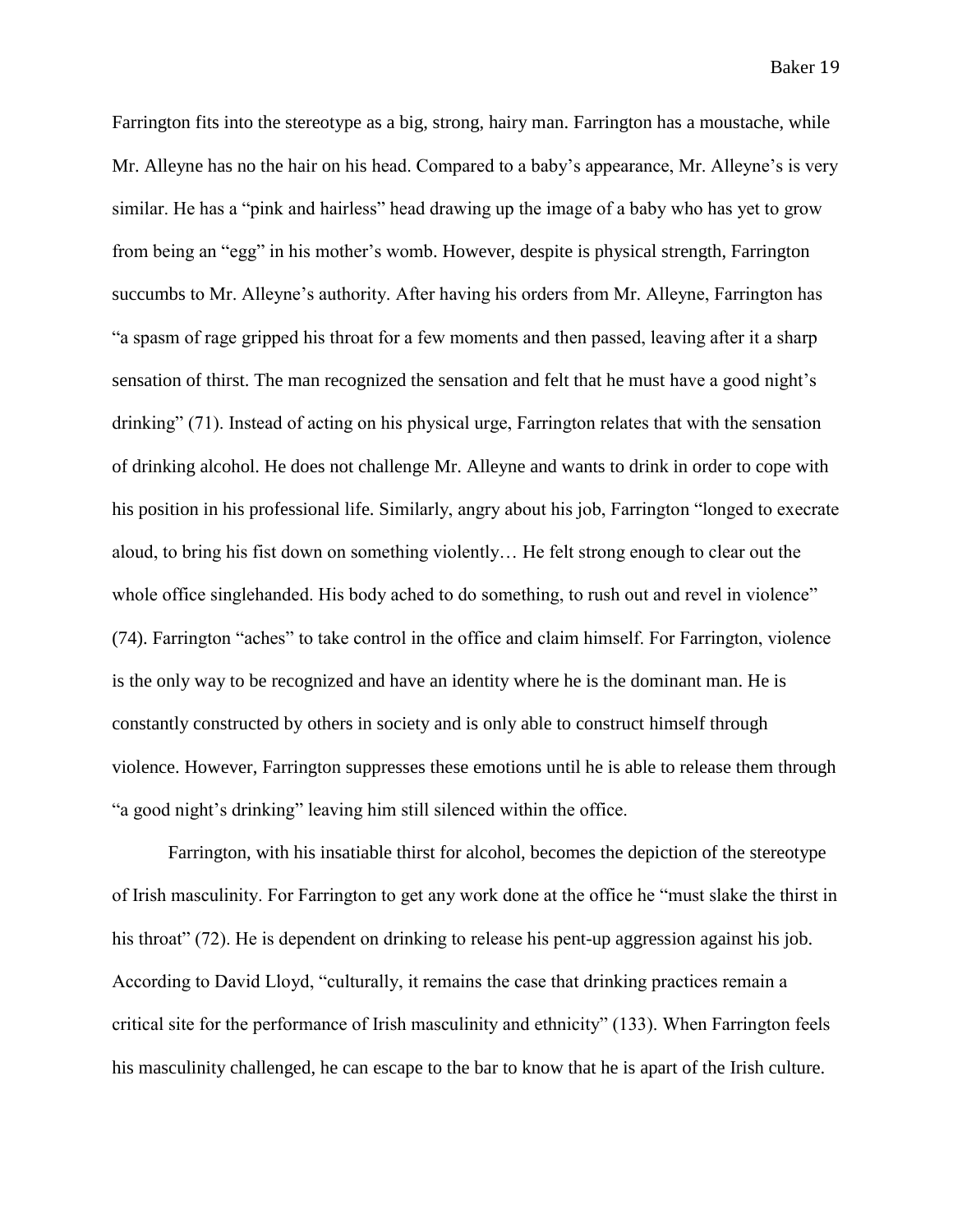It allows him to have the feeling that he has not been completely formed into being a generic man in the office. However, taking part in the barroom only further locks his generic identity by falling into the stereotype for Irish manhood. It is here that "with the paralysis of anomie, drinking repeats, at the level of the individual, the violent colonial apparatus of humiliation, with its system of economic and cultural dependence" (144). Escaping from the emasculation the work force puts of Irish men to the barroom, it does not provide a solution for gaining a cultural identity, but forces men into economic dependence on their jobs and a cultural dependence on the barroom.

When Farrington is finally able to talk back to Mr. Alleyne, he is still forced to recognize Mr. Alleyne's authority. Angry at Farrington for leaving out two pages from the Delacour correspondence, Mr. Alleyne says " 'Tell me,' he added, glancing first for approval to the lady beside him, do you take me for a fool?'" (74). To which, "the man glanced from the lady's face to the little eggshaped head and back again: and almost before he was aware of it his tongue had found a felicitous moment: -I don't think, sir, he said, that that's a fair question to put to me" (75). It is important that Miss Delacour is present during this encounter since both men feel comfortable showing their manly dominance in front of a female prescense. Mr. Alleyne is showing off his power to her by glancing over at her for her approval. However, Farrington is only able to stand up for himself in front of the woman. Here, they are both asserting their masculinities over each other when before Farrington succumbs to Mr. Alleyne. Farrington loses control of his reactions in front of Miss Delacour. Even though Farrington can finally stand up for himself and reveal Mr. Alleyne's inner "dwarf's passion," Farrington feels "savage and thirsty and revengeful, annoyed with himself and with everyone else" after having to apologize to Mr. Alleyne for his actions (75). The use of the word savage links Farrington back to the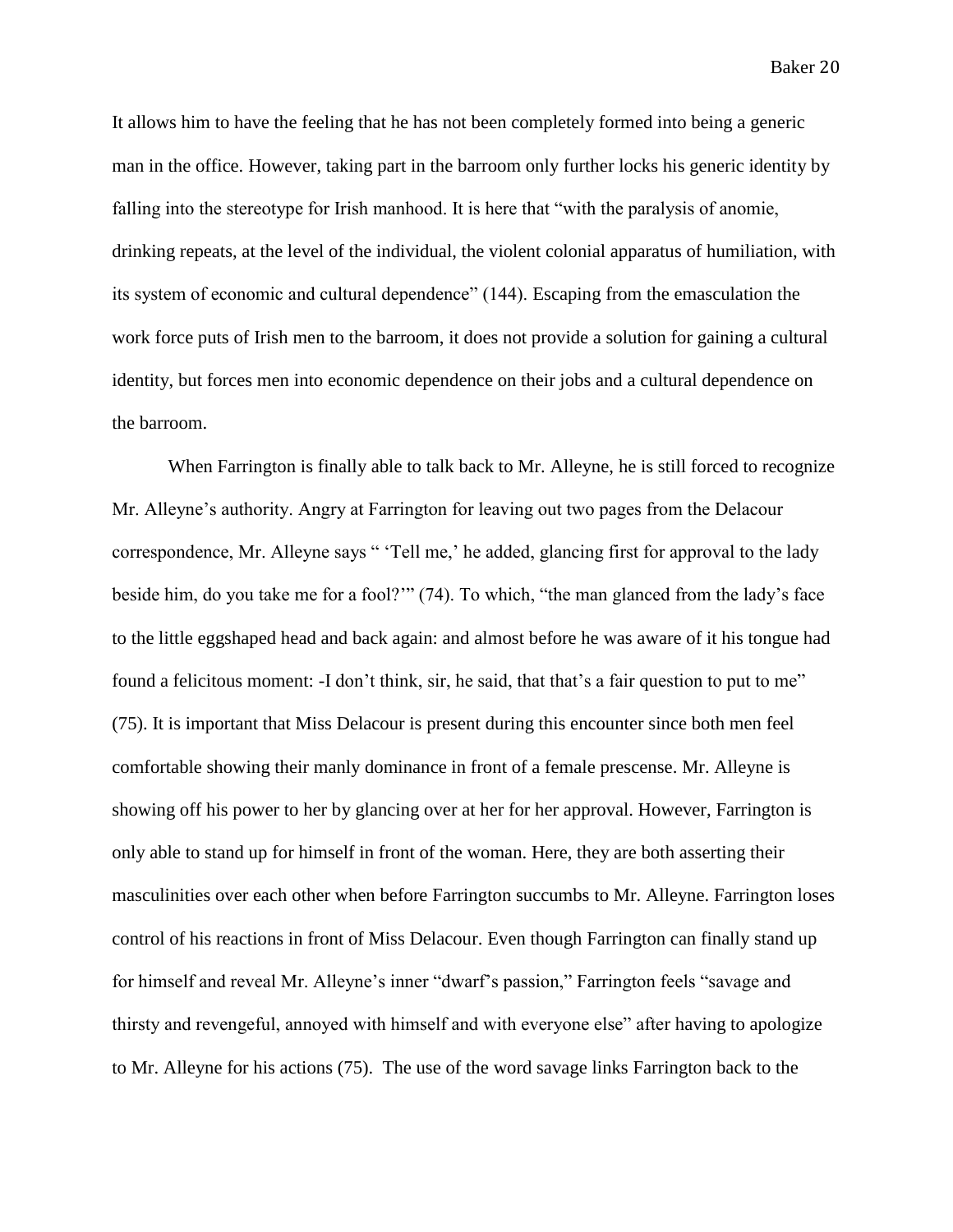depiction of Irish men. Here, Joyce does not feel that Farrington overcomes Mr. Alleyne, but instead plays into the stereotype. To remain at his job, his source of income, Farrington must apologize for upsetting Mr. Alleyne, and this forces to give up the voice he was finally able to express. Because Farrington must keep is job, Joyce exploits the problem with economics. The middle working class are suffering under the colonial rule, but are forced to remain here by the lack of economic opportunities for Ireland. Economics becomes inextricably linked with colonization.

Through showing his strength and bragging about his incident with Mr. Alleyne in the bar room, Farrington is able to compare and be acknowledged in a place of cultural Irish masculinity. Farrington plans out what he is going to tell his friends and how "he would narrate the incident to the boys: - So, I just looked at him – coolly, you know – and looked at her. Then, I looked back at him again – taking my time, you know. *I don't think that that's a fair question to put to me,* says I." (76-77). Farrington is planning to tell his story in a certain kind of perspective that makes him a hero amongst his friends. In the barroom, he is recognized and acknowledged. Acting as if he carefully planned out everything he said to Mr. Alleyne with cool movements back and forth to both Mr. Alleyne and Miss Delacour, Farrington makes himself out to have more power in his office than he really has. Retelling his story over and over to his friends in the bar, "everyone roared laughing… while Farrington looked at the company out of his heavy dirty eyes, smiling and at time drawing forth stray drops of liquor from his moustache with the aid of his lower lip" (77). Farrington feels comfort in having the support of his friends. Also, Joyce compares Farrington's appearance in the bar with the description of his appearance in the office. In the bar, Farrington's face is no longer "hanging" but is smiling and pleased with reception from the people around him. However, he appears to be more "savage," a word used to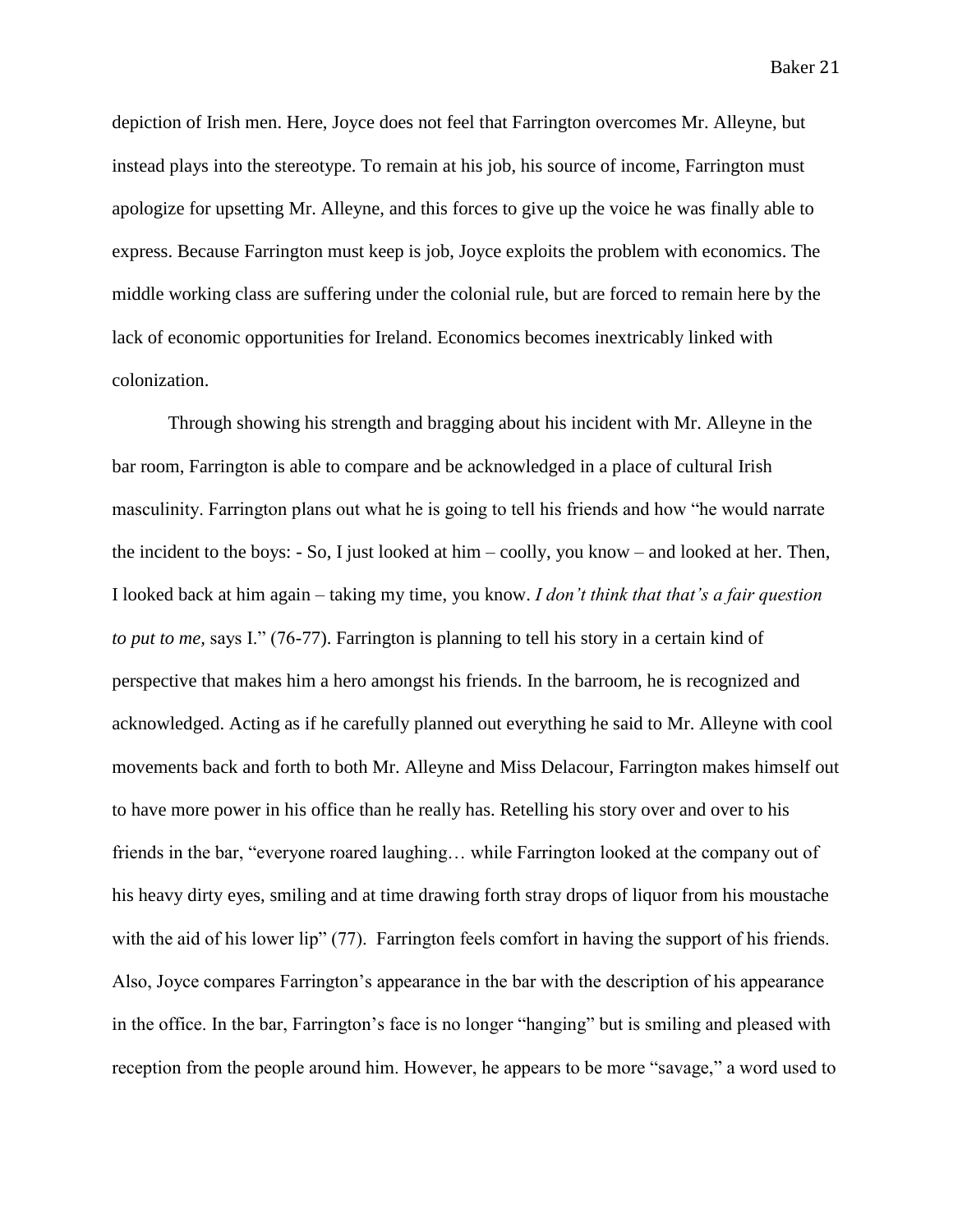describe the way he felt before, with the drops of liquor in his moustache. He is a little more discomposed than he was before and is more a depiction of the colonial stereotype of the Irish man.

Even though Farrington is able to have his dominance and power acknowledged at the beginning of the night of drinking with his friends, he ends up losing that identity as well. As the night progresses, no one is talking about his incident with Mr. Alleyne anymore since they have moved on to different subjects throughout the night. Later on, Farrington is unable to win over a woman's affection, which puts a dent into his sexual potency. In the brief encounter, "she glanced at him once or twice and, when the party was leaving the room, she brushed against his chair and said *O, pardon!* in a London accent. He watched her leave the room in hope that she would look back at him but he was disappointed" (79). The woman that Farrington was infatuated by does not return the sentiment. In doing this, she is ignoring Farrington as a sexualized male that he creates for himself in the barroom. After this moment, Farrington becomes increasingly angry about the money he has spent and is enlisted with Weathers, "an acrobat and knockabout *artiste,*" in an arm wrestling match. Placing his own strong physical presence with another man's assumed weaker one because he is a performer, Farrington "pulled up his sleeve accordingly and showed his biceps muscle to the company" (79). However, Farrington looses twice to Weathers and he "felt humiliated and discontented: he did not even feel drunk and he had only twopence in his pocket" (80). Farrington is emasculated in the very place he comes to regain his masculinity from the day in the office and has spent most of the money he earned from his job. Further, he does not even feel drunk so the shame he feels from his day at the office and now the loss of the physical strength test leave him able to remember his lack of an identity. He seeks to be drunk to numb himself from the life he leads.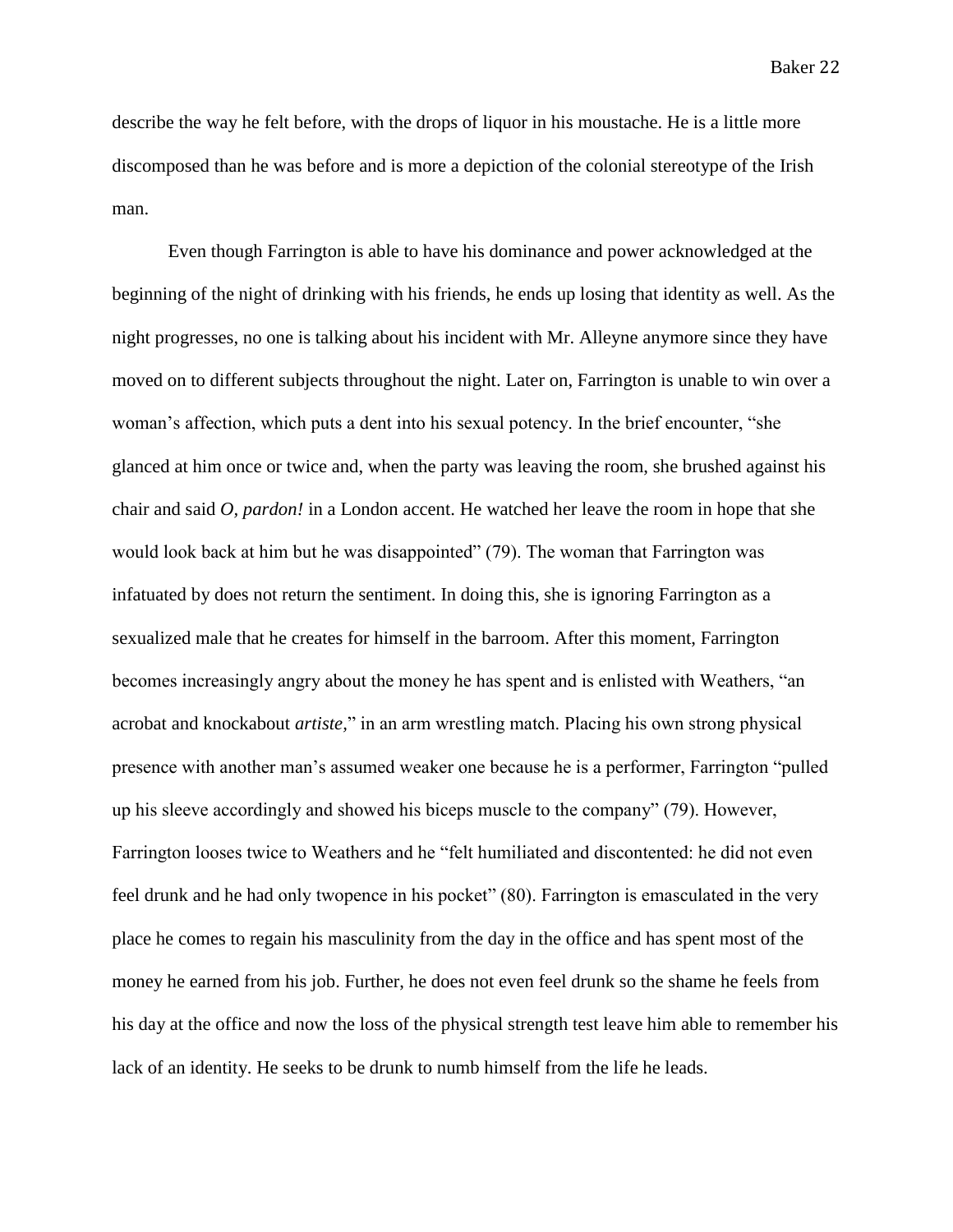The barroom culminates all of the aspects Joyce call into question as characteristics of masculinity. The failure to achieve a masculine identity in both the workplace and barroom are juxtaposed. Farrington is left feeling humiliated in both places and still desires for confidence and self-esteem. The key links to a typical masculine identity, the desire for sexual potency and physical power, both fail in Farrington. Also, the awareness of the loss of economic power is a sting to his ego and remains him locked in a cycle of economics. Trying to assert at least some dominance, Farrington turns towards his home where his son must become the submissive. Almost identical to Farrington's day at work, his son becomes a generic Irish son. Running in to see Farrington, Farrington does recognize his son's name. Farrington says, "-Who is that? said the man peering through the darkness. –Me, pa. –Who are you? Charlie? –No, pa. Tom. – Where's your mother? –She's out at the chapel" (81). Joyce turns his son into another stereotype for young Irish boys, while still keeping Farrington as the generic Irish man by referring to Farrington as "the man" mimicking the beginning of the story. Farrington does not recognize his own son and once his son tells him his name, Farrington disregards it and his name is never mentioned again. The narrator refers to him as "the little boy." In the continuation of comparing Farrington's treatment at work with how he treats his son, Farrington, like Mr. Alleyne, mimicks his son, "saying to himself: *At the chapel. At the chapel, if you please!*" He is mocking his son the same way he was mocked earlier. He puts his own aggressions about wanting to have dominance in the workplace over his son. Beating him for letting the fire go out, the little boy cries out, "-Don't beat me, pa! And I'll…I'll say a *Hail Mary* for you. …I'll say a *Hail Mary* for you, pa, if you don't beat me. …I'll say a *Hail Mary*. …" (82). The only salvation for the little boy is that he can say a "*Hail Mary*" for Farrington. Through the domestic violence, Farrington is participating in a vicious social cycle that keeps the working middle class under the power of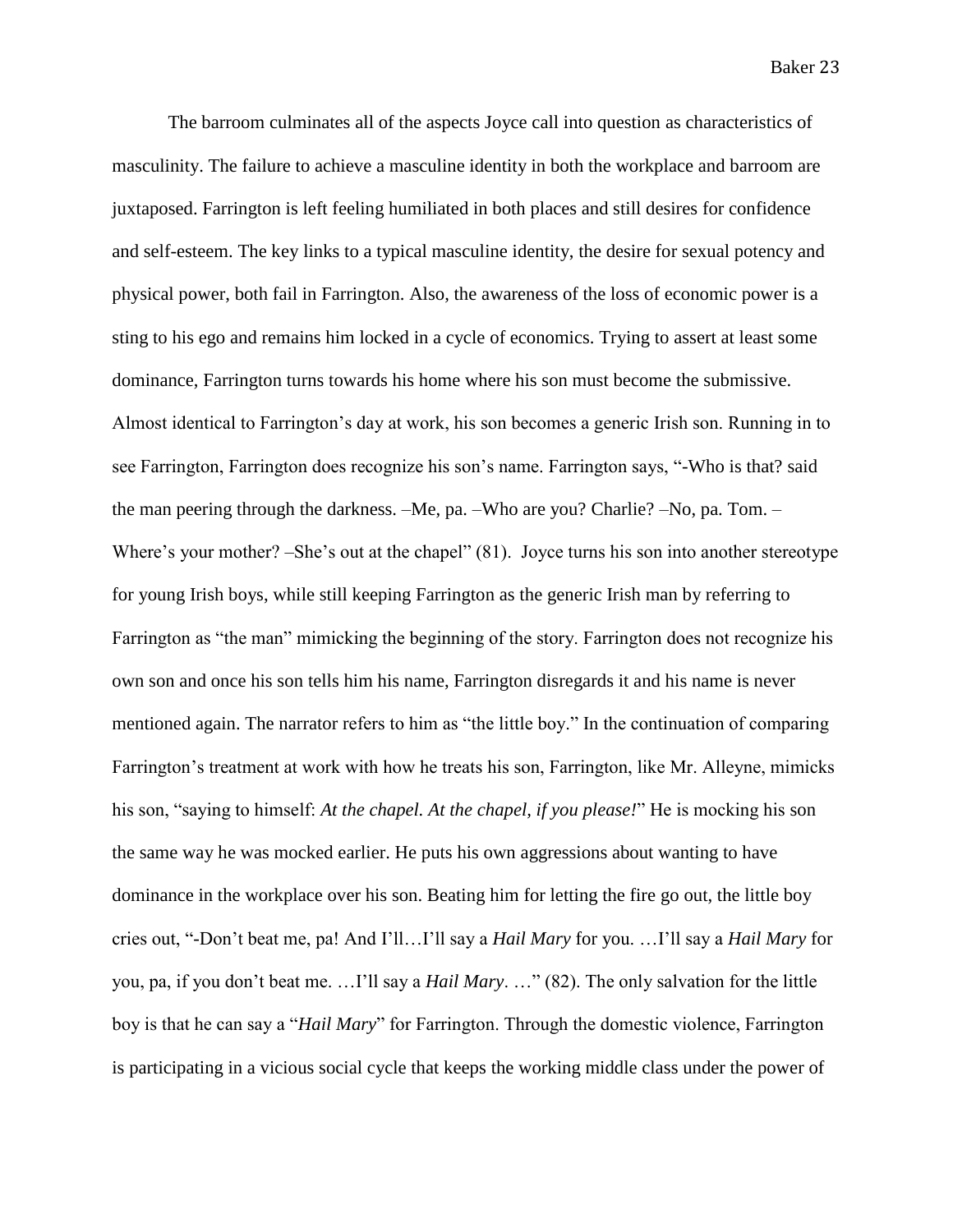the church to produce a national identity. The masculinity Farrington seeks to have is defined by colonial terms, strengthened by the Catholic Church and therefore cannot progress and leads the next generation down the same path.

## *Haunted by the Dead: Gabriel in Dublin*

In "The Dead," Gabriel Conroy is faced with the presence of the past that is trying to shape the future. With challenges to his own identity as an Irish man, the dead threatens to reawaken and to challenge Gabriel on terms of his superiority. Joyce demonstrates problems within Ireland as a country and aspiring nation that relies on an imagined historical past. The party at Julia and Kate Morkan's house encompasses the artistic life of Dublin since art and culture are the main topics of conversation. Through the forced and repeated traditions at the party, Joyce illustrates divisions and aspects within Irish culture that are placing limitations on the country from becoming apart of the modern world. Europe and the west in general are becoming modernized, while people of Ireland are stuck in a perpetual cycle of the same traditions with no movement and a push towards regression by a new generation. As a character who values the modern appeals of Europe, Gabriel has left Ireland and has gotten a job writing a column in a London paper. Unlike Gallaher in "A Little Cloud", Gabriel's own voice is being printed into the paper and his identity as being an Irish man in London is recognized through this. While Gabriel is the hope for Ireland, he feels the threat of emasculation from Molly Ivers, a woman rival, and Gretta's true love Michael Fury both of who are representations of the past. At the end of the novel, Gabriel feels he must be a man that respects the past, but gestures towards a future. The potential he believed in to gain his masculine identity outside of the colonial bind is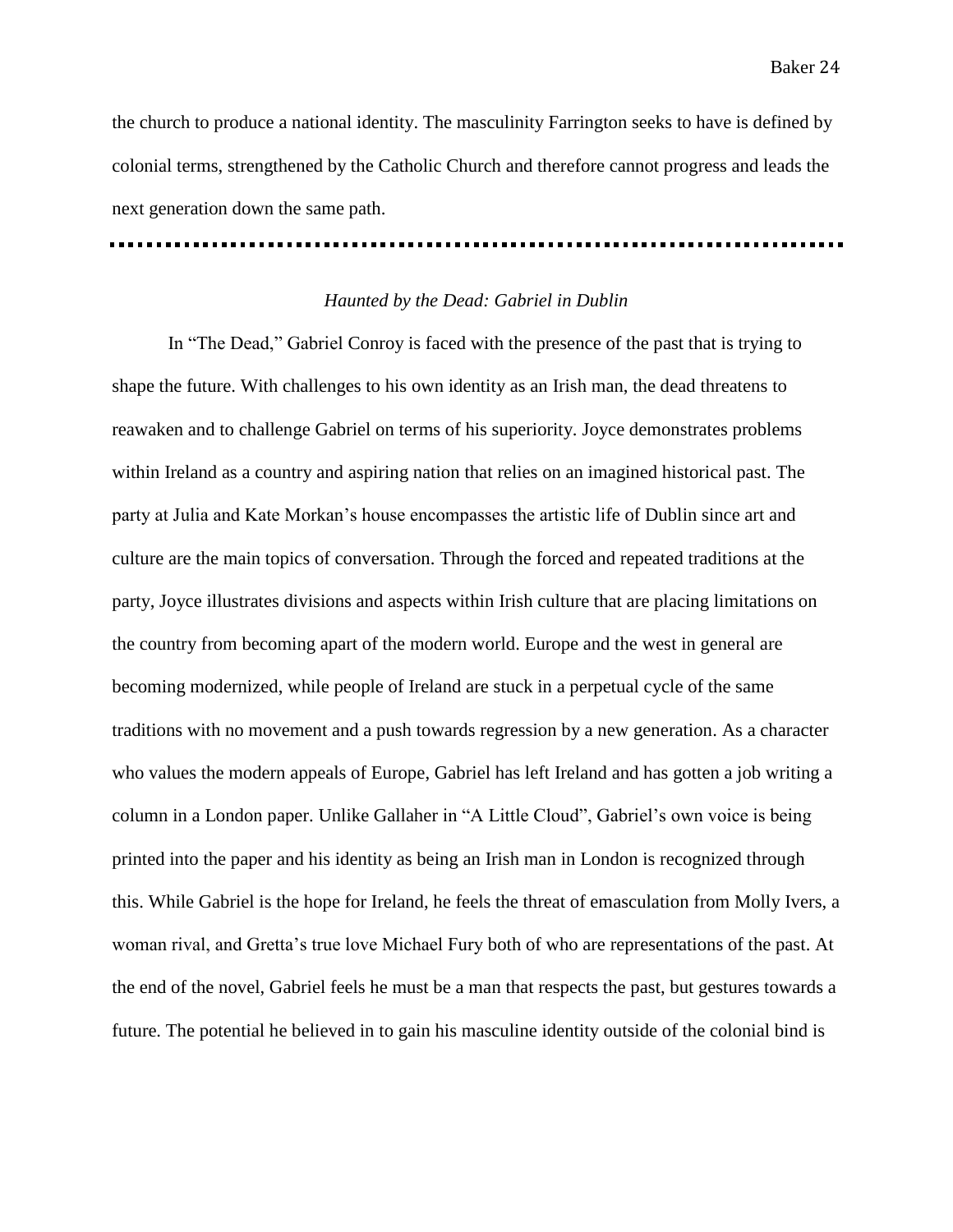fading and he must reconsider his position in Ireland because there the snow falls on everyone and he cannot remain linked to the past, but must step out into the present.

While the dance appeals to the culture of Ireland, the Morkans as matriarchs are not the right people to be at the head of Irish tradition and to represent Ireland. With the lack of progression of the party, Gabriel's aunts are old and unmarried women who rely on the traditions of Ireland and too remain in the same lack of progression as the party. Instead of women who would promote Irish culture without the colonial relationship, Gabriel's aunts accept their positions within the bind. Aunt Julia is described as having "the appearance of a woman who did not know where she was or where she was going" (155). She is lost and is unaware of her own identity. As one of the heads of the household, Aunt Julia is a falling leader who cannot give good direction for the rest of the family since she does not have a clear identity of herself. Similarly, Aunt Kate's "face, healthier than her sister's, was all puckers and creases, like a shrivelled red apple, and her hair, braided in the same old-fashioned way" (155-156). Aunt Kate is trapped within the old fashioned ways of Ireland. These woman are matriarchs of the family, but they are "old-fashioned," "shrivelled," and are unaware of what is happening around them. They are fixed in the colonial dynamic of Ireland and accept their positions.

The nationalist character, Molly Ivers, emasculates Gabriel, the modern figure of the story. Joyce wants Ireland to become a nation within the modern world to escape from the colonial power structure and to do that, Ireland needs a masculine identity. Promoting isolation from the modern world, Molly Ivers believes that only through remaining rooted in Irish culture will Ireland be able to become free of the colonial relationship. These opposing viewpoints of Ireland's future become apparent between Molly and Gabriel. At the party, Molly and Gabriel share a dance, in which Molly Ivers represents the nationalism of Ireland and challenges Gabriel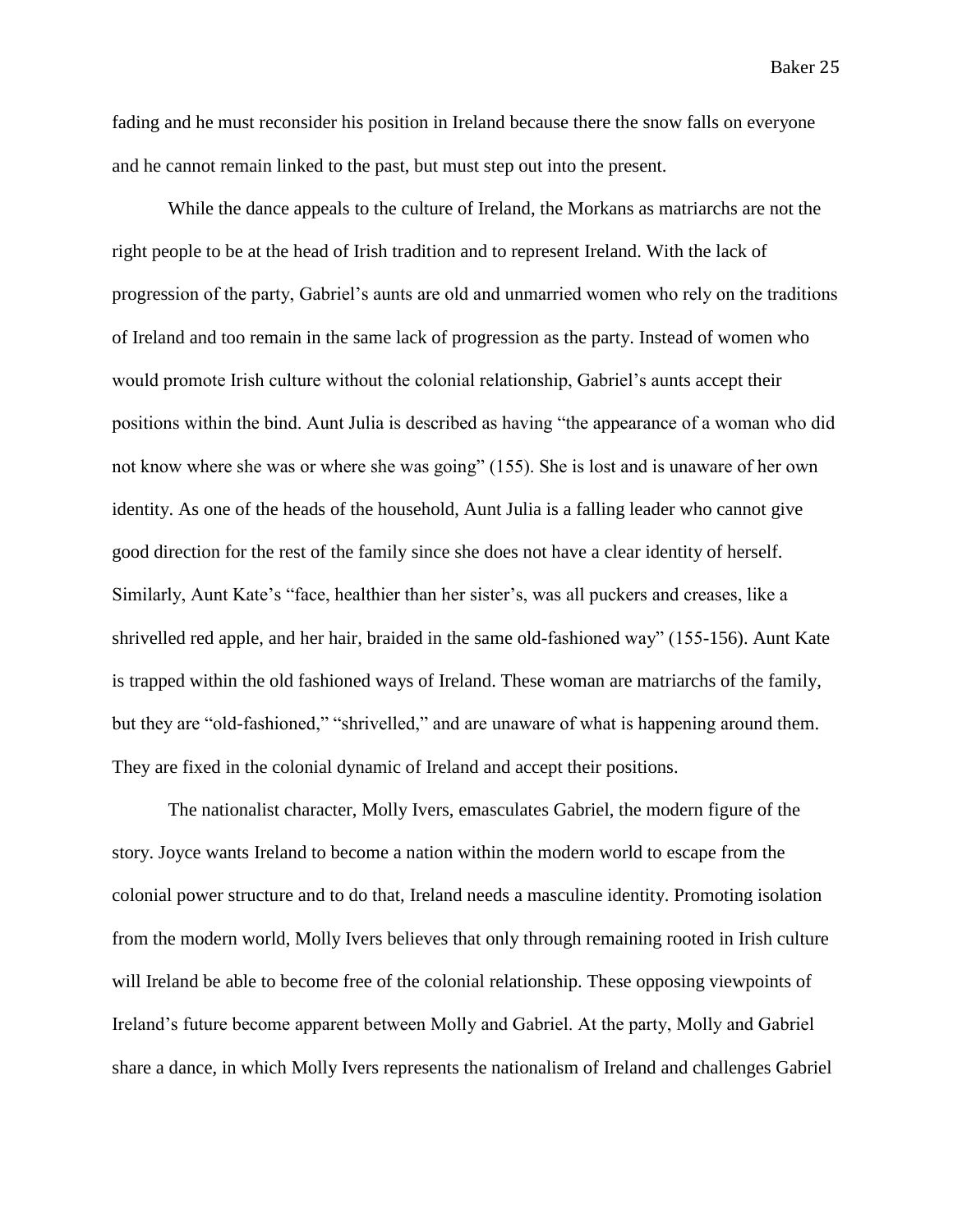about his being a figure outside of Ireland. Critical of Gabriel's writings in "The Daily Express," which was a known adversary of Irish independence from England, she accuses him of being a "West Briton" (165). Expressing her opinion about him, she says, "Well, I'm ashamed of you... To say you'd write for a rag like that" (163). Instead of recognizing that he was able to gain an identity outside of Ireland, Molly believes that what Gabriel is doing submits Ireland to Britain and follows in the colonial relationship. In thinking of what Molly has accused of him, Gabriel believes "she had no right to call him a west Briton before people, even in joke. She had tried to make him ridiculous before people, heckling him and staring at him with her rabbit's eyes" (165). Gabriel feels that she has threatened his masculinity in front of the party. He feels uncomfortable in her eyes because he is forced to question his own identity and see that "he is as trapped as his fellow Dubliners" (Bulson 45). He is "sick of my own country," but cannot leave it (Joyce 165). She says to Gabriel, "Come, we cross now" suggesting that she is aware of the power she holds over Gabriel (163). She is leading the dance, taking away his manly position and placing herself above him. Also, they are stuck at a cross with politics that limit Ireland from progression as well. The people of Ireland need to gain a masculine national identity together, not separate.

The nationalism that Molly Ivers feel does not promote Ireland into the modern world, but relies on the imagined past history the Celtic Revival created for Ireland. Joyce connects nationalism to the new generation of Molly Ivers. By having Gabriel think of her right in the middle of his speech and then go on to discuss what is wrong with the new generation, Gabriel considers the nationalism of people like Molly to be the limit that restricts Ireland's chances of becoming modernized. Gabriel calls these "new ideas and new principles...misdirected" (177). The nationalism that people feel has been created and fabricated and does give Ireland a modern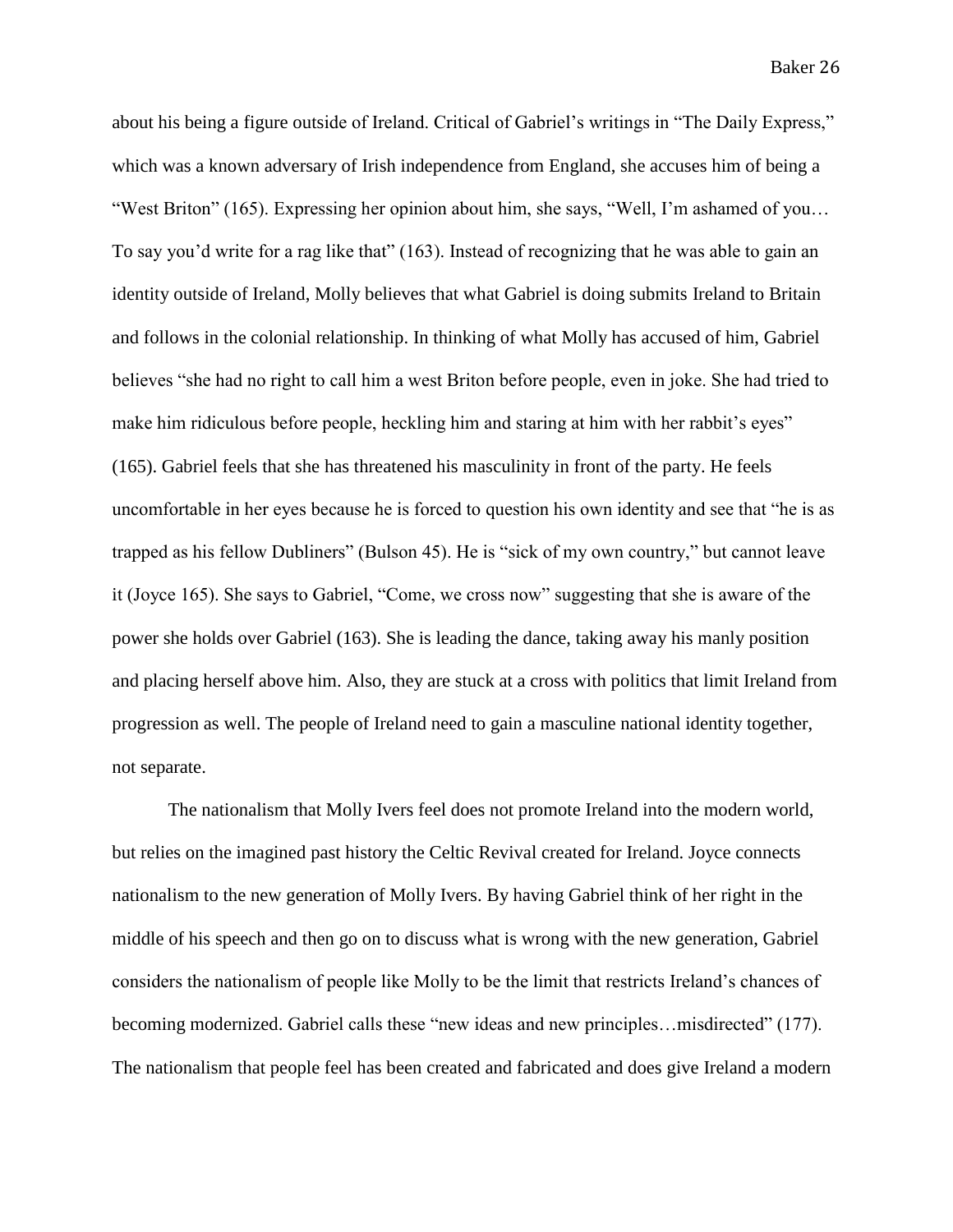identity. Nationalism, Joyce believes, creates isolation of Ireland from the outside world. Molly invites Gabriel to join a party that is going to the Aran Isles, which is a part of West Ireland. This is a place that represents what Ireland would have been if it had never been colonized and creates a utopia for Irish nationalism. However, Gabriel explains that he has plans to venture out of Ireland with friends. Molly considers this blasphemous. She says to Gabriel, "And haven't you your own land to visit… that you know nothing of, your own people, and your own country?" (164-165). Molly believes that Gabriel should explore his own country rather than visiting other places and that the Irish should remain within Ireland. She places a dependence on the Irish land. In her opinion, Ireland is self-sufficient and can provide anything for its citizens in return for loyalty and accuses Gabriel of having no loyalty to his country. She is on the side of isolation of Irish culture and society from being modernized because she believes that harboring Irish culture within Ireland creates a national identity that does not need to be a modern nation. However, Joyce does not accept the nationalism they feel since it was created through an imagination. Isolation would erase the pre-existing culture Ireland had and would regress any progress towards becoming a modern nation. Nationalism bonds the experience of the past as the identity of Ireland and restricts any movement forward. In becoming a modern nation, Ireland needs to branch out into the modern world, like Gabriel, but not to be reliant on another country.

Isolation leads to devastating effects where men are haunted by the dead. The men that have come before are placed on pedestals. Michael Furey, Gretta's first love, emasculates Gabriel. He lived in Galway, in the west, where the utopia of Ireland was supposed to be and where Molly Ivers encourages Gabriel to visit. Believing that Gretta is thinking of a future sexual encounter with him, Gabriel says, "he has felt proud and happy then, happy that she was his, proud of her grace and wifely carriage… he felt that they had escaped from their lives and duties,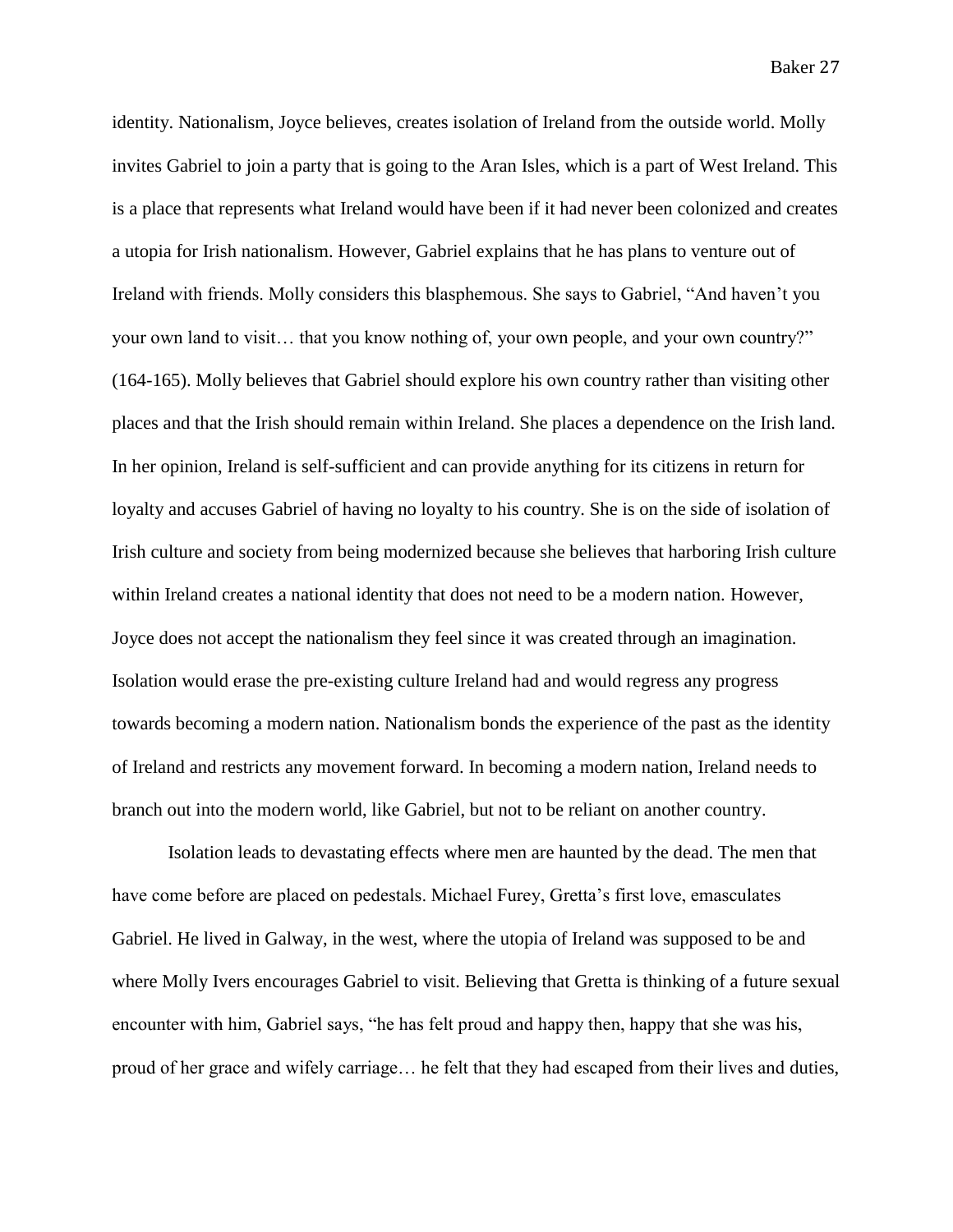escaped from home and friends and run away together with wild and radiant hearts to a new adventure"(187). Through his praise of his wife, Gabriel is able to gain confidence and a masculine sexual identity because of her longing for him that highlights his masculinity. With her, he feels that he can begin a life separate from the colonial politics of Ireland. Also, Gabriel is proud to be Irish in a way that as an Irish man he can be free to "run away…to a new adventure." However, this masculinity he feels around Gretta is compromised when he learns that she does not feel this way about him, but about Michael. Now, "Gabriel felt humiliated" (191). His confidence is crushed,

while he had been full of memories of their secret life together, full of tenderness and joy and desire, she had been comparing him to another…He saw himself as a ludicrous figure, acting as a pennyboy for his aunts, a nervous wellmeaning sentimentalist, orating to vulgarians and idealising his own clownish lusts, the pitiable fatuous fellow he had caught a glimpse of in the mirror. Instinctively he turned his back more to the light lest she might see the shame that burned upon his forehead (191).

The ideas that had blossomed in his head about the possibilities for Gretta and him are false because she loves another man. Gabriel needs her to love him for him to have his masculinity. Without Gretta, he is reverted into a "pennyboy," a "sentimentalist," a "clownish," and a "pitiable fatuous fellow" all of which threaten his masculinity. Seeing his reflection in the mirror, he is ashamed by the person he has become. Michael, even as a dead man, threatens Gabriel's masculinity because he inspires love.

Defeated by repetitions of the past, Gabriel is left to consider the future for himself and for Ireland. Gabriel is weighed down by a past that has come back to haunt him. He is forced to reevaluate his situation in his life. Believing he was a modern man free of the entanglements of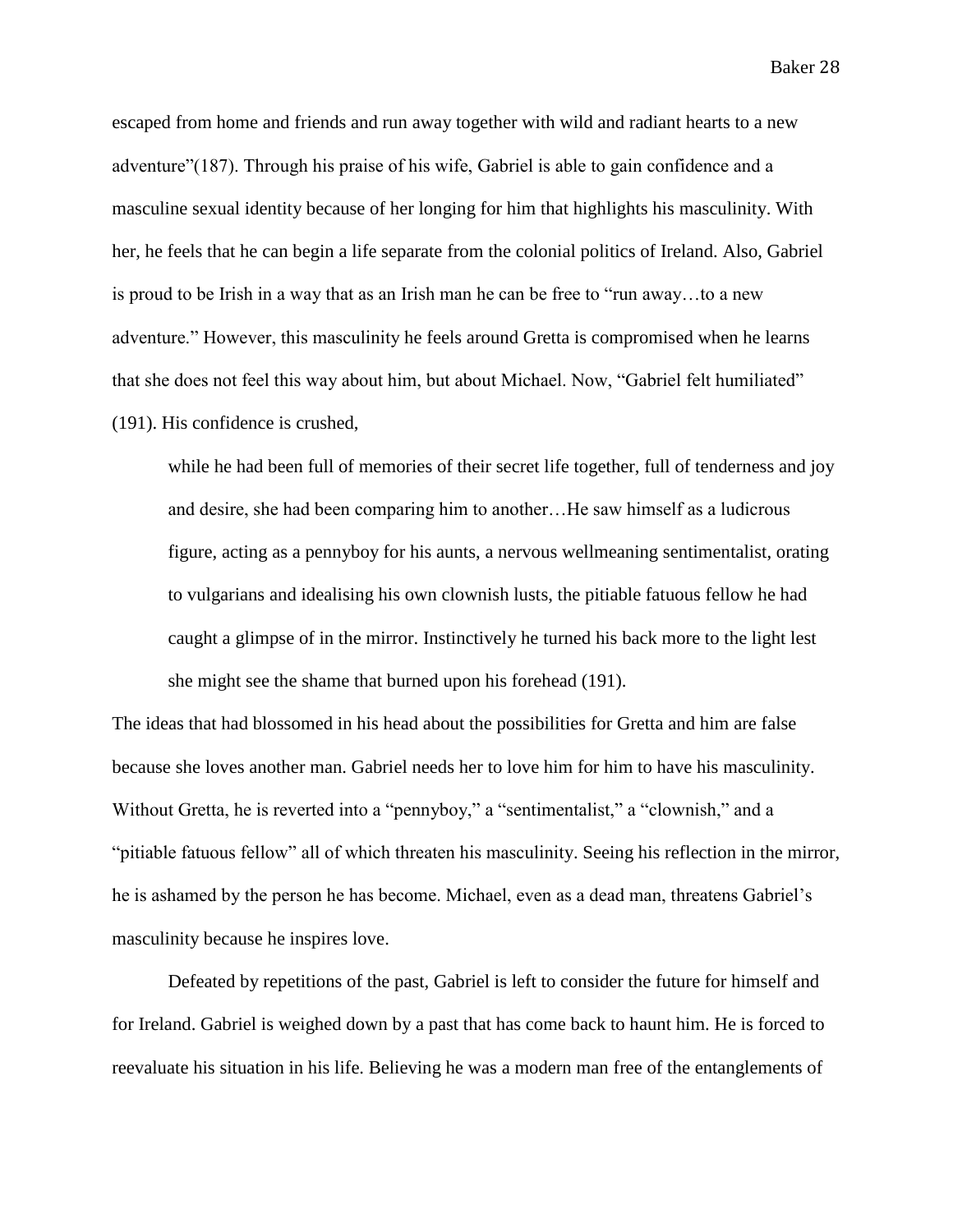Irish politics, Gabriel must always return to Ireland and be thrown into traditions and politics. Gabriel and "Dublin face a West which is past and future, undergoing two revivals, one involving Michael Furey, the other Molly Ivors and Irish native culture. Two versions of the dead, locked away for years, now give promise of a rebirth" (Deane 34). Both from the past, Molly Ivors and Michael Furey become the living dead. The Revival is recreating the past, bringing Celtic lore back to life, while Michael's actions in the past haunt Gabriel and keep "the Irish language, love, [and] the idea of community" alive (35). Reflecting on Gretta's relationship with Michael, Gabriel's "tears gathered more thickly in his eyes and in the partial darkness he imagined he saw the form of a young man standing under the dripping tree. Other forms were near. His soul had approached that region where dwell the vasts hosts of the dead" (Joyce 194). Gabriel is weeping over the shallowness of his life. Before the party, Gabriel believed that he was superior to those around him and that his success was separating him from Ireland. Now, Gabriel has been brought down to recognize that he is superficial and that he puts on a façade to promote his own modernity. However, Gabriel, through Molly Ivors and Michael Furey see that he cannot escape from the past and is still a colonial dependent. Deane argues, "with his notions of literature's autonomy, his anxiously nursed cosmopolitanism, his refusal of his own nation and culture, Gabriel has many of the features of a colonial dependent…of whom depend upon the reawakening of a buried life to give meaning to their own" (35). Gabriel becomes a man that denounces where he is from for the sake of being a modern man, yet at the same time will never be fully accepted into the modern world because he gets meaning from his life from the nationalistic other. He defines himself against nationalism, which still causes him to rely on it for his identity. In the last scene of the story, Gabriel's "soul swooned slowly as he heard the snow falling faintly through the universe and faintly falling, like the descent of their last end, upon all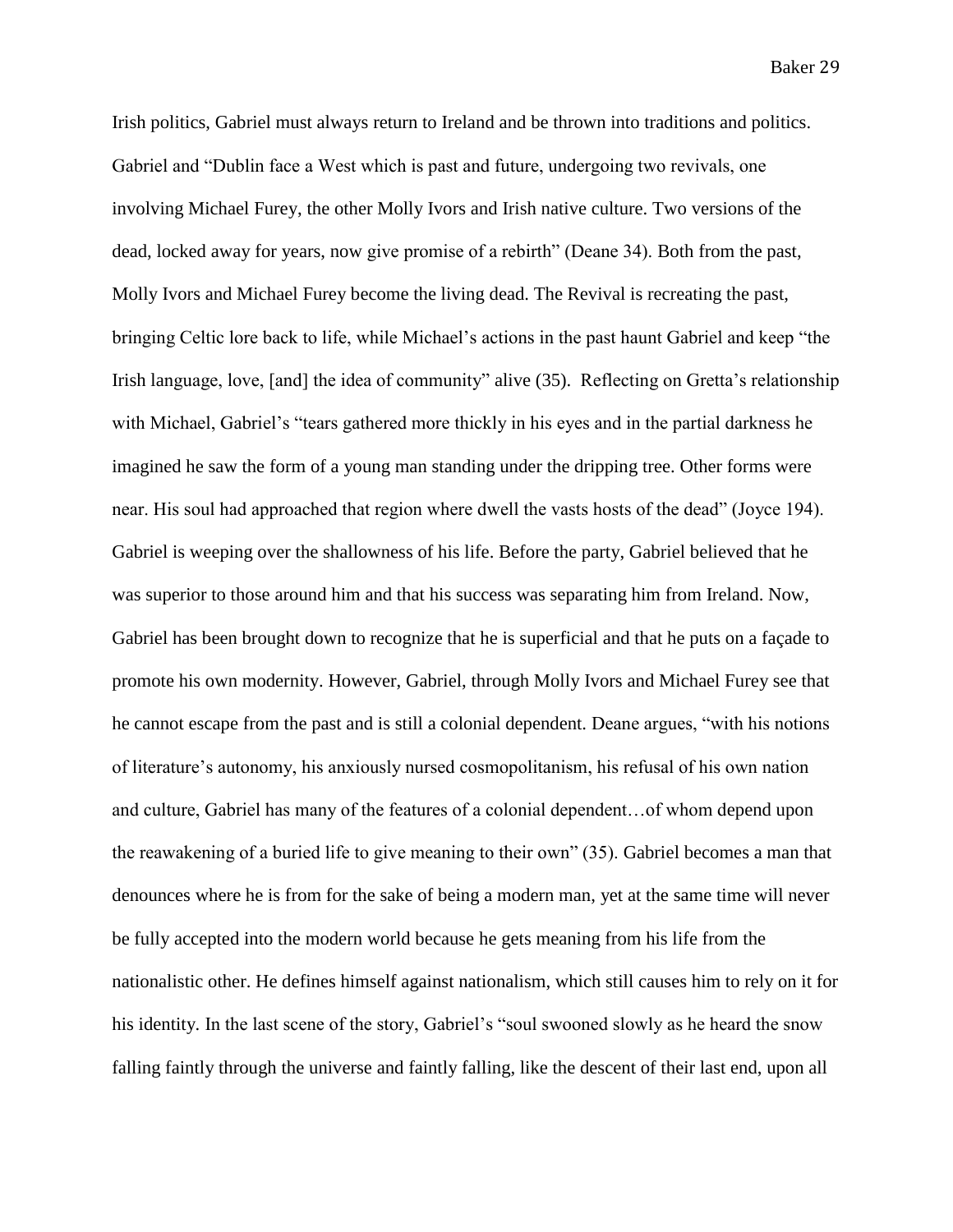the living and the dead" (Joyce 194). Gabriel is now looking towards his soul to guide him. He is letting what he has suppressed guide him for the future. The snow encapsulates everything in Ireland. The reader is left with an image of the living and the dead being brought together through the writing of Joyce. The dead cannot be recreated, or suppressed, but acknowledged in the quest for nationhood.

Each protagonist from "A Little Cloud," "Counterparts" and "The Dead" are each left in a depressed, "melancholy," state of mind where they have failed to be the men they perceived themselves to be. Both Chandler and Gabriel are left with tears of remorse over what has become of them. They grieve their lost images of themselves. Also, Farrington is depressed that he has lost his money and is not even drunk enough to forget what his day has been like. To ease his depression, he must beat his son. All of these men have failed in what they thought they desired. They see that with the way their lives are that they cannot be the men the desire to be. Each man strives towards a sexualized masculinity that makes him more like a savage than an accomplished man. Chandler wants to emulate Gallaher's sexual prowess, which only results in anger towards his wife and child. Farrington tries to exert his sexuality over the British woman in the bar, but has his sexuality ignored by her. Finally, Gabriel misunderstands his wife's attitude for him and realizes that his sexuality does not submit her to him. For each of these characters, their attempts to utilize their sexual dominance fail. They are acting on animalistic desires and in effect are dehumanizing them becoming more like the savage depiction of the Irish man. As shown earlier, Farrington even refers to himself as a savage. Joyce has these characters play into the British characterization of the Irish man to show them that instead of proving that they are not brutal sexualized human beings, they are solidifying that stereotype. Irish men must not try to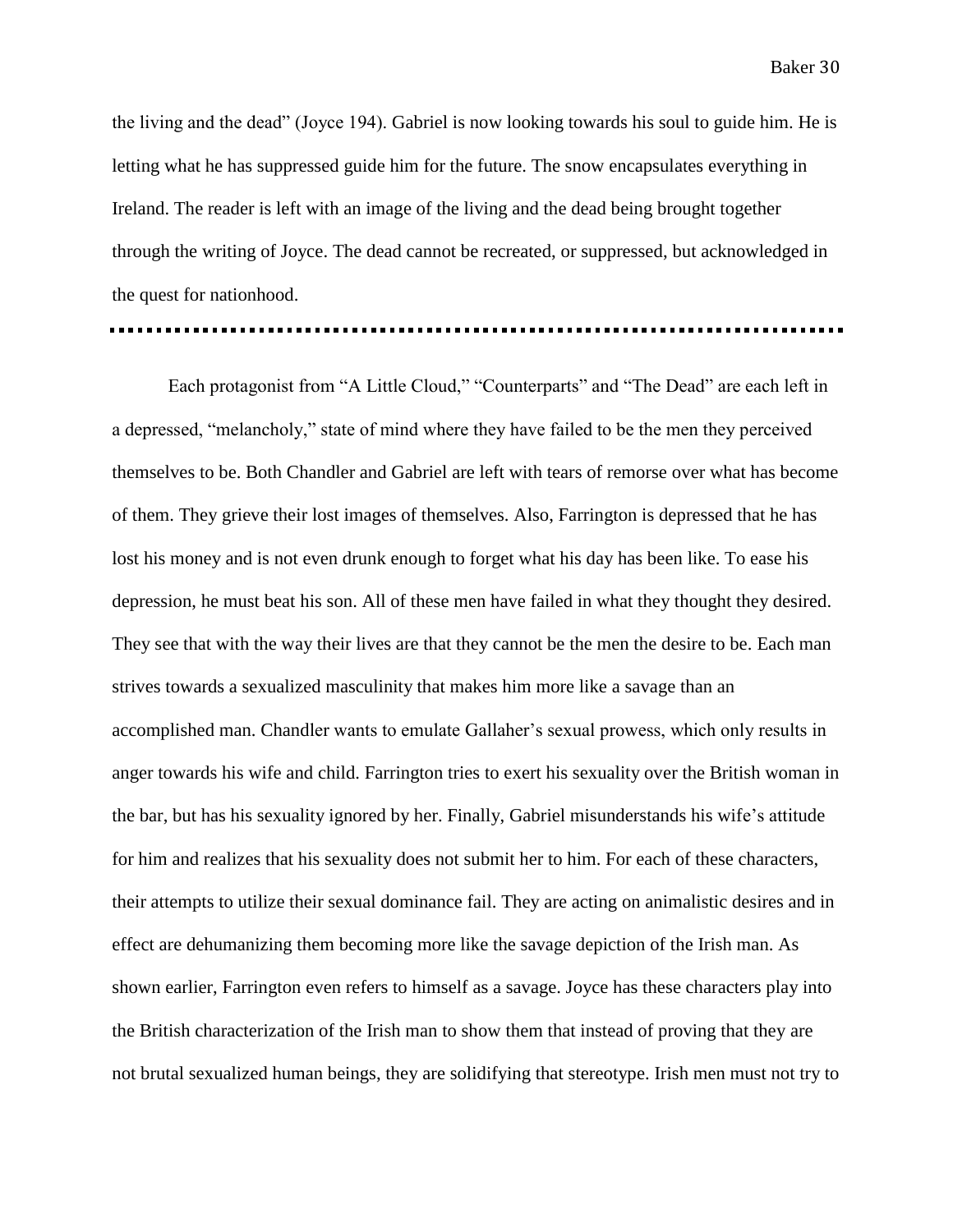step from out of the feminized political position of Ireland by trying to flaunt their dominance over others. This ends up making them more dependent on their colonial status because they are defining themselves by the colonizers terms, even if they are trying to escape them. Being oversexualized, dominant men only make them fail to be what the men they want. Joyce is showing that this masculinity only fails for them. For each of these characters, they are not left with the power they want, but are paralyzed by the failure of their dominance.

Instead of producing their own creative piece of art, the men work or evaluate on something that has been copied and not original. Both Farrington and Chandler are copiers of writing. Farrington physically makes copies, like a machine, and does not ever produce an original piece of writing. He must copy the documents he is told and can never create a original document himself. Similarly, Chandler wants to copy Browning's "melancholy" and write poetry mimicking this style. He is drawing on a British poet to create his own poetry. Even though Chandler does not ever write any of the ideas of Dublin down on paper, his inspiration is to be like someone else. Finally, although Gabriel writes for a London paper, he is writing reviews of British literature. He, too, is drawing on ideas of other authors to formulate his own. Joyce believed that aesthetics were the way towards modernity. Creating original art produces something that is Irish to share with the world and builds an Irish consciousness that is not based on the past. These men are still relying on the colonizer to define them. They each create or want to create works of writing that are constructed around the colonizer.

Joyce envisions Ireland not as an aggressor, like Britain, but as a nation that had formed new aesthetic traditions that carve out economic power. Instead of a commodified national identity, Joyce strives for Ireland to create an identity that promotes Irish culture that does not copy or recreate the past. The Irish people rely on the colonizer to define the nation instead of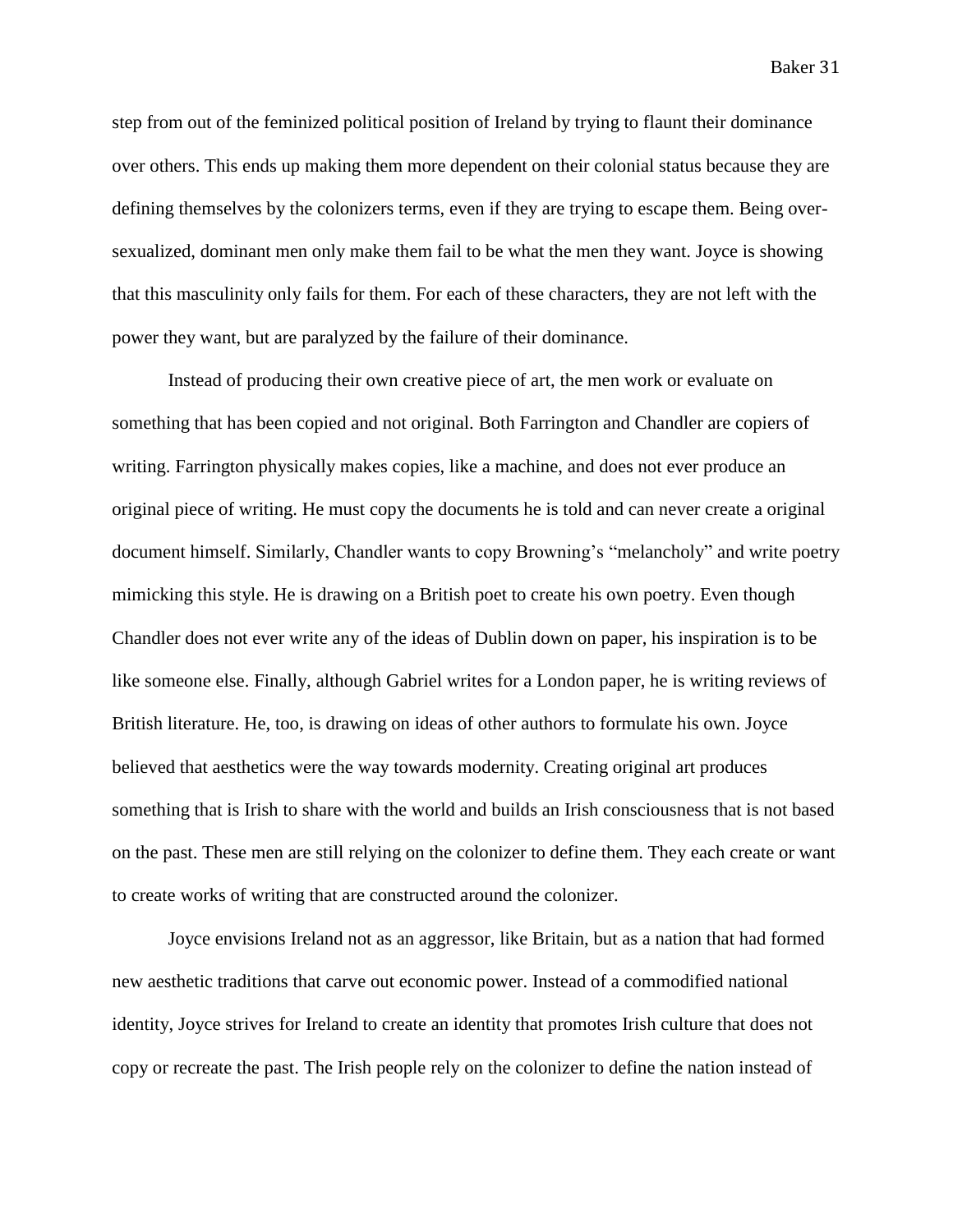defining one. Instead of commodifying an imagined past, Joyce wants art to be a representation of a modern Ireland. Producing art allows the colony to step out of the feminized position they are in where a national identity can flourish. Britain has made them a feminized body that Ireland has tried to overcome through valuing a more masculine identity. Their overcompensated masculinity has made the Irish people locked in a social cycle of failed identities where Irish men are locked into their stereotypes instead of breaking free from them. Joyce shows in "A Little Cloud," "Counterparts," and "The Dead" that masculinity fails for each of these characters to be the men they want to be.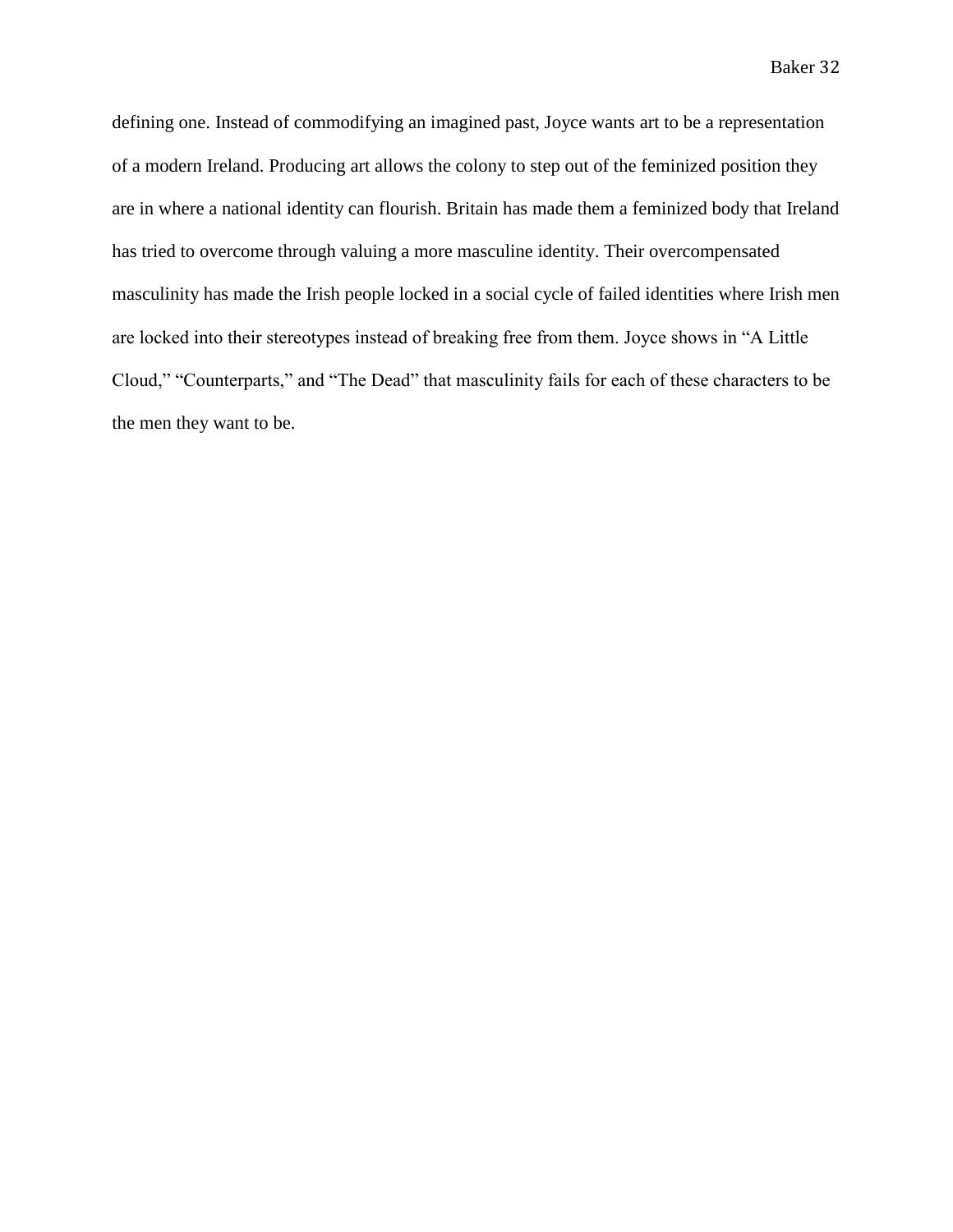## Works Cited

- Bulson, Eric. "Works: Dubliners." *The Cambridge Introduction to James Joyce.* Ed. Eric Bulson. Cambridge, UK.: Cambridge UP, 2006. 33-47. Print.
- Dean, Seamus. "Dead Ends: Joyce's Finest Moments." *Semicolonial Joyce*. Ed. Derek Attridge and Marjorie Howes. Cambridge, U.K.: Cambridge UP, 2000. 21-36. Print.
- Dean, Seamus. "Joyce the Irishman." *The Cambridge Companion to James Joyce.* Ed. Derek Attridge. Cambridge, U.K.: Cambridge UP, 1990. 31-53. Print.
- Eide, Marian, and Mahaffey, Vicki. "The Small Light in 'A Little Cloud'." *Collaborative Dubliners: Joyce in Dialogue.* Ed. Vicki Mahaffey. Syracuse: Syracuse University Press, 2012. 164-187. Print.
- Gibbons, Luke. "'Have you no homes to go to?': Joyce and the Politics of Paralysis." *Semicolonial Joyce.* By Derek Attridge and Marjorie Howes. Cambridge, U.K.: Cambridge UP, 2000. 150-171. Print.
- Hansen, James, and Rabaté, Jean-Michael. "'Counterparts.'" *Collaborative Dubliners: Joyce in Dialogue.* Ed. Vicki Mahaffey. Syracuse: Syracuse University Press, 2012. 188-209. Print.
- Lloyd, David. "Counterparts: *Dubliners*, Masculinity and Temperance Nationalism." *Semicolonial Joyce.* Ed. Derek Attridge and Marjorie Howes. Cambridge, U.K.: Cambridge UP, 2000. 128-149. Print.